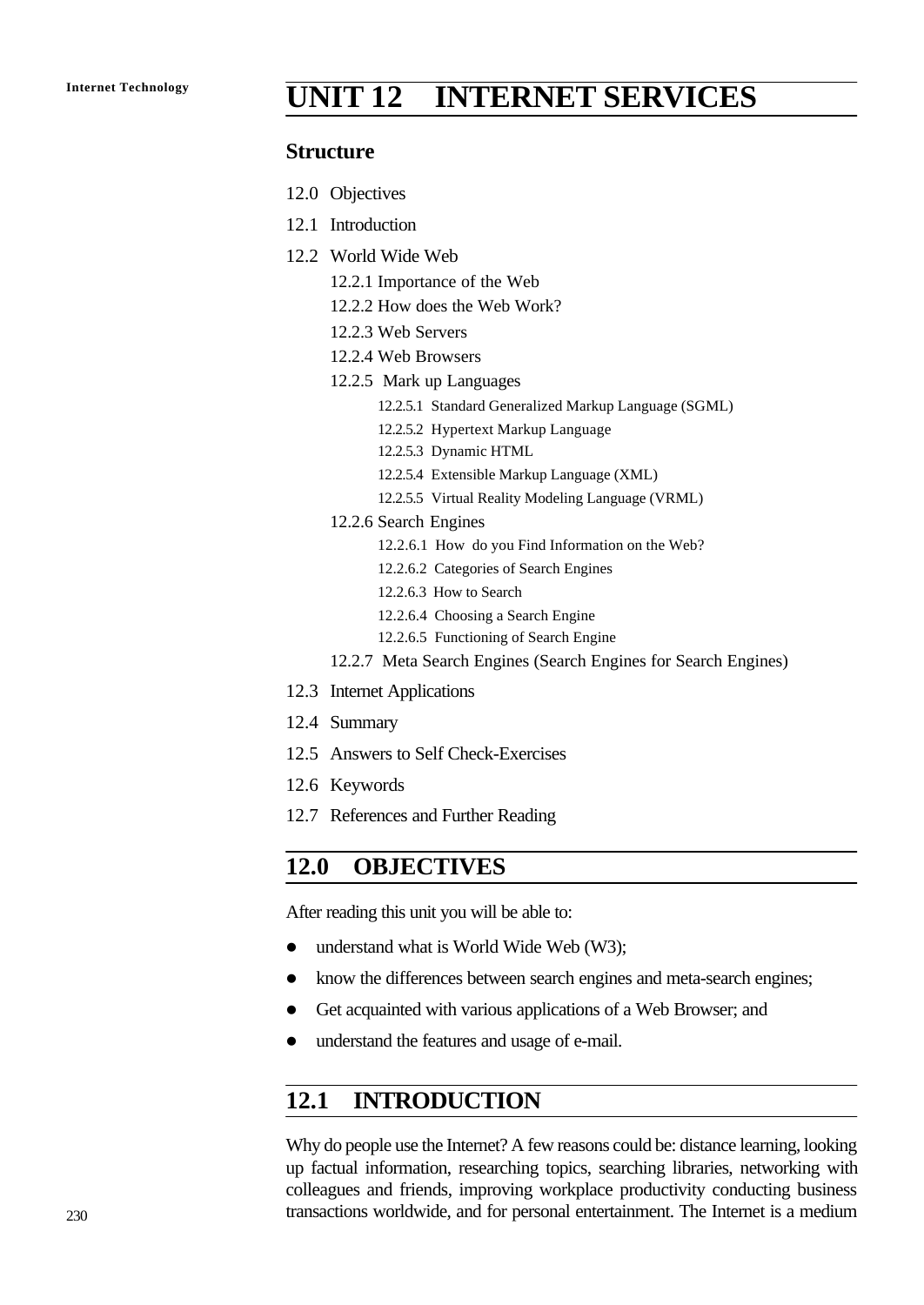for communication and accessing the information in digital form from a vast resource **Internet Services** of databases.

The Internet allows each of us to share information and resources such as government documents, electronic publications, online books, media publishing, human anatomical images, computer software, bibliographic and full-text databases, speeches, live concerts, animal sounds, and motion videos. The Internet's dynamic nature is derived from world citizens contributing their time, resources and energies to each other.

Typical users consult electronic resources at near and distant libraries, download computer shareware and software upgrades, read and print out government publications, make travel arrangements and purchase goods and services. "What can the Internet do?" is a usual question. This question is never satisfactorily answered. The Internet allows us to be in contact with a lot of people. There are tools, such as electronic mail and news groups, to assist us in communicating with people who are interested in our topics. They are often more than eager to help out, providing answers to questions and engaging us in thoughtful discussions. A few usages of the Internet can be listed below:

- l Retrieving information from reference sources like dictionaries, encyclopacdias, etc., required for our day today working from millions of such documents or files throughout the world.
- Retrieving information from databases of various large libraries like the Library of Congress, the British Library, the Indian Institute of Science library, the Parliament of India Library and several other large libraries.
- Searching databases of governments, individuals and organizations for files on topics of interest.
- To access electronic books, journals and other documents required to support any research work.
- Referring social and economic statistical data, such as census information, daily exchange rates, and government budgets and reports.
- Getting documents on fine arts and music, including digital images of art video and audio.
- Exchanging messages with any of the tens of millions of people across the world.
- Searching for and bringing to our computer shareware, freeware, and commercial software.
- Send or receive sound, animation and picture files from any place in the world.
- Setting up temporary or permanent discussion or work-oriented groups.
- Distributing or reading electronic newsletters, newspapers, bulletins and similar publications and products and services.
- To trade with people or other organizations.

Helper applications are external software programmes that allow Web users to view or hear multimedia presentations, regardless of platform. Also known as plugins, helper applications extend and enhance the capabilities of web browsers such as Netscape and Internet Explorer, and are needed to handle many of the newer hypermedia such as streaming audio, vector graphics, three-dimensional multimedia and virtual worlds. Browsers hand data to appropriate helper applications such as RealAudio, Adobe Acrobat, QuickTime, Shockwave and others.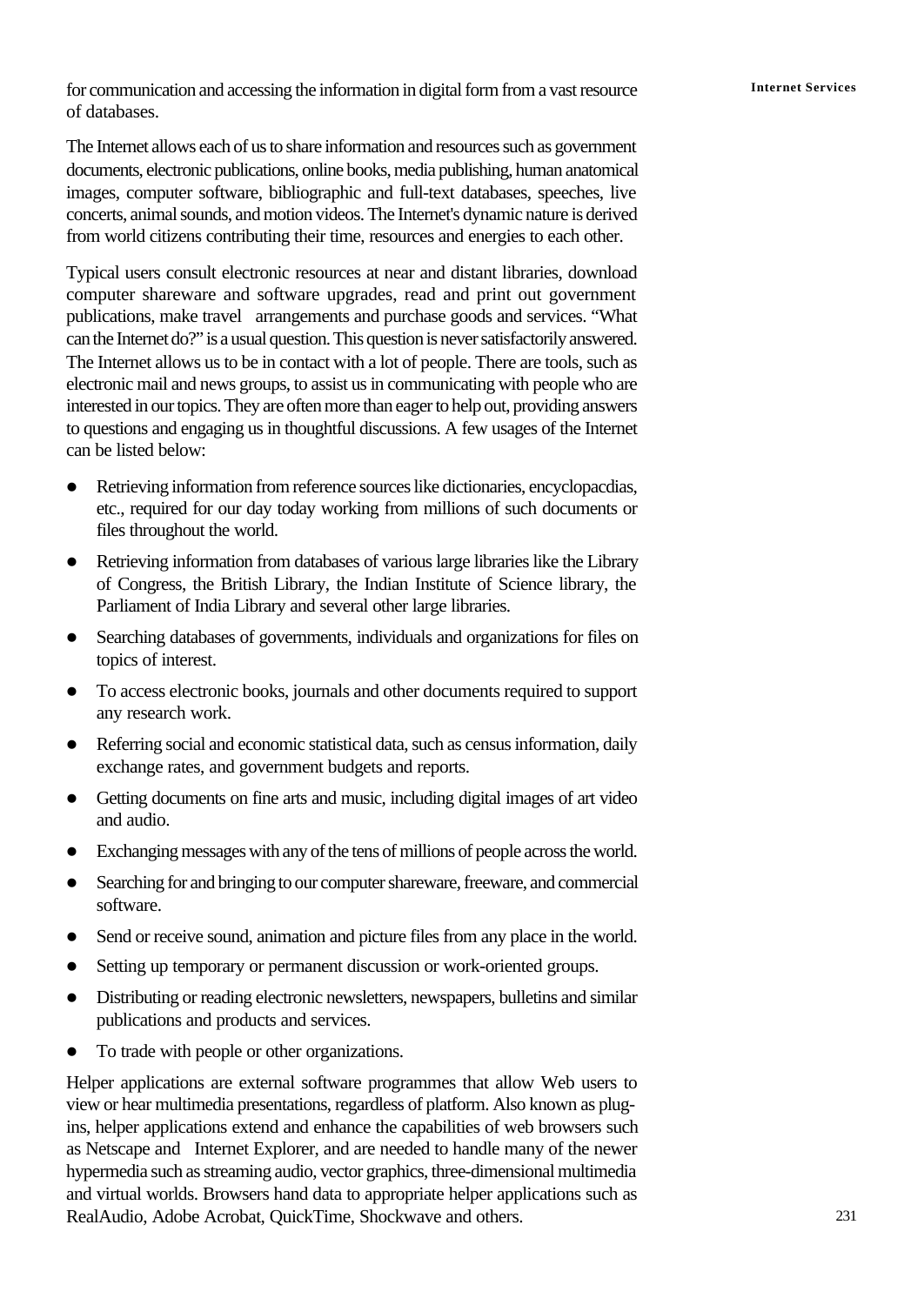**Internet Technology** Web users move effortlessly from Internet site to Internet site by clicking on embedded links. Links or hyperlinks are transparent connections to and from various resources on the same server, or to external web sites near or far. Links are usually highlighted, flashing, underlined or emphasized in some way with different typefaces or colours. Some web sites feature clickable icons, bars or images. Links make it easy to move through the web and to explore. Some people have likened hyperlinks to the way our minds work, and as we may think.

# **12.2 WORLD WIDE WEB (WWW)**

The World Wide Web- know as WWW, W3 or simply, the Web - is one of several Internet resource discovery tools developed to help people publish, organize and provide access to information on the Internet. The Web was first developed by Berners Lec in 1989 while working at CERN, European Particle Physics Laboratory in Switzerland, and has since become the most powerful, and popular, resource discovery toll on the Internet. The WWW can be defined as a hypertext, multimedia, distributed information system that provides links to hypertext documents, as well as to many other Internet tools and databases. There are several features that are unique to the Web that make it the most advanced information system to appear on the Internet to date.

# **12.2.1 Importance of the Web**

The World Wide Web is important for libraries because it provides an extremely powerful method of organizing, and providing access to, information. It can provide one interface to a large variety of network information resources and systems. With the Web and its browsers libraries can:

- electronically publish anything that they now publish on paper
- provide access to in-house hypertext documents or to hypertext documents available out on the Internet
- $\bullet$  create electronic orientation services with floor maps and descriptions of services
- provide access to Internet tools such TELNET, gopher, FTP, and WAIS through a single interface.
- l create interfaces to in-house databases or bibliographies
- collect information from patrons through the forms feature.

With all its power, the Web is the most serious step yet towards creating electronic libraries. It provides a mechanism to present a wide variety of information resources to library users-and all Internet users-in a simple, efficient and effective manner.

- i) *The Web is a hypertext system:* In contrast to the hierarchical menu system used by earlier Internal tools such as Gopher, etc, the Web is a hypertext system, in which users move from one document to related documents through embedded links, such as a word or a phrase that, when selected, calls up another document on that topic. Instead of moving from menu to menu, as in Gopher, users of the Web can jump directly from document to document by clinking on hypertext links.
- ii) *The Web is a multimedia system:* Before graphical Web browsers (e.g., Mosaic and Netscape, etc), most of the information available on the Internet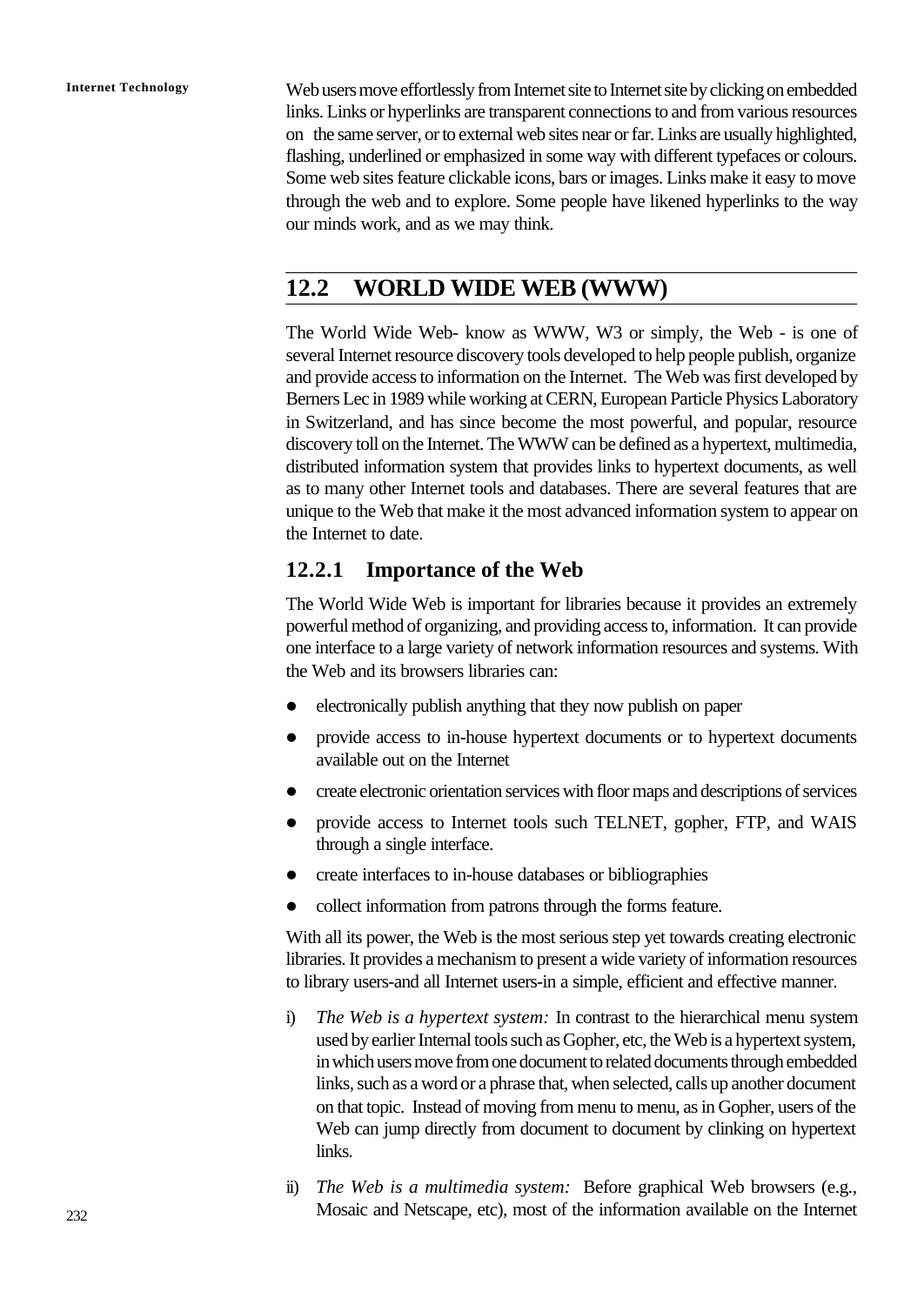was in the form of ASCII text - simple text devoid of any elements common to **Internet Services** the printed page, such as large titles, italics, pictures, and other graphical content. With the advent of graphical browsers, however, the Web has become a multimedia system, combining many different types of media into one document. Specifically, web documents can contain:

- l Normal text
- l Features such as large fonts, bold, italics, indents
- l Images such as pictures, graphics, fancy logos, illustrations
- l Audio content such as sounds, music, commentary, voice messages
- Video content such as movie clips, animations, or computer generated simulations.
- iii) *The Web is a distributed system:* Normally, the documents in a hypertext system reside in one place, such as on a hard drive or a CD-ROM. Documents on the Web, by contrast, can be located not only on a local machine, but also on any machine on the network whether next door, across a city, or around the world. From the perspective of the user, one set of related documents may appear to reside in one location, but in reality, the successive pages they read may have been requested from anywhere in the world. In this way, the Web is a distributed hypertext system because the Web documents are distributed throughout the network.
- iv) *The Web incorporates other Internet tools:* The Web can provide links to other types of Internet tools, such as WAIS, Gopher, FTP and TELNET. One Web page on a particular topic, for example, can point to other relevant information resources on the network, regardless of whether that information is available on a gopher, through TELNET, or at an FTP site. In this way, the Web and its browsers become a method to seamlessly provide access to information available through many different Internet tools.
- v) *The Web provides an interface to other database systems.* A particularly powerful features of the Web is that it can act as an interfaces to database systems connected to the Internet (e.g., WAIS, Z39.50 and library databases). Three elements are needed to create this interface. First, a Web browser which is used to collect information from the user through the forms processing feature - a method of creating interactive boxes on a Web page into which users can type information, or select among alternatives. Second, a database system of some sort, like a library catalogue. And third, a control gateway interface (CGI) that sits between the Web browser and database. It takes the information gathered from the Web browser and passes it on to the database. Once the request is processed, the CGI passes the results back to the Web browser in a format that it can display.

# **12.2.2 How does the Web Work?**

The most important things required to understand the underlying mechanism of the Web are the client-server architecture, the Hypertext transfer protocol (HTTP), Hypertext Markup Language (HTML), and Universal Resource Locators (URLs). These concepts are described below.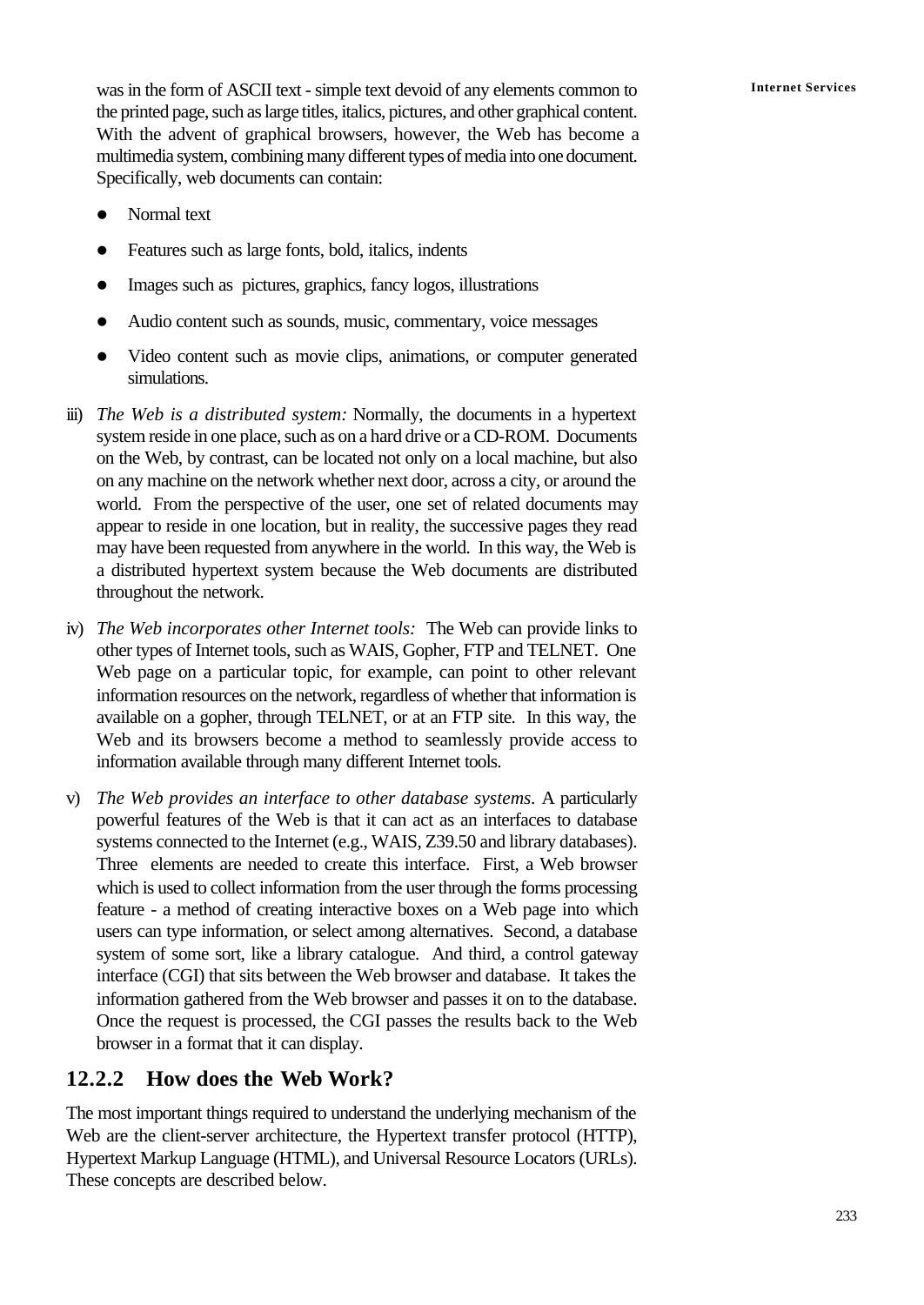#### **Internet Technology** i) **Client-server architecture**

Like most Internet tools, the Web adheres to the client-server model in which two separate software programmes- really, two complementary halves of one systemwork together to perform some specific task. The software on the user's computer is the client, while the software on the remote computer is the server. In the case of the Web, the task is to explore hypertext documents and examine information resources. The Web client does the job of asking for, and displaying electronic documents, and the Web server does the job of storing and sending electronic documents to the client.

#### ii) **Hypertext transfer protocol**

In order to communicate through the network, clients and servers need a common language, and the common language within the Web is Hypertext Transfer Protocol, or HTTP. It is a fairly simple protocol, like the Gopher protocol, in which a document and its elements (e.g., text and images) are transferred through separate, brief network connections. Once all the needed parts of a document arrive, the connection is broken and there is no more interaction with the server until the next request is made.

#### iii) **Hypertext links-Uniform Resource Locators**

What about the links themselves? Links are based on a standard called a Uniform Resource Locator (URL). URLs contain all of the information needed for the client to find and retrieve a HTML document. An example of a URL is:

#### http://www.zodiac.ca/htdocs/home.html

It has four parts: 1) the protocol used to connect to the remote server. In this example, the protocol is HTTP, the protocol used to connect to Web servers. The protocol could also be Gopher, FTP, or TELNET, indicating that the link is to one of these Internet tools, 2) the Internet address of the server where the document resides. In this case, the address is www.zodiac.ca', 3) the directory on the server where the document is located, called the document path. In this case, the path is / htdocs', and 4) the filename of the document itself. In the example, it is home.html, where the html extension indicates that the document is marked up with HTML.

# **12.2.3 Web Servers**

Web architecture contains two classes of computers: servers, which store information and clients which access it. Together, these are the two ends of the Web, each with its own supporting software. Server software runs exclusively on server machines, handling the storage and transmission of documents. In contrast, client software such as Netscape Internet Explorer, etc. runs on the end-users' computers accessing, translating and displaying documents. The two ends communicate through the Internet using a protocol known as Hypertext Transfer Protocol (HTTP).

A web server is a software package that processes HTML documents for viewing by Web browsers. The server enables users on other sites to access documents that you have chosen to make available to them.

Web servers can be run from any hardware platform. There are servers that are specifically designed for Macintosh computers, PCs, Silicon Graphics, and various other platforms, including the Amiga. The most important software is the web server itself. Just as it can be run under a number of hardware platforms, it can also run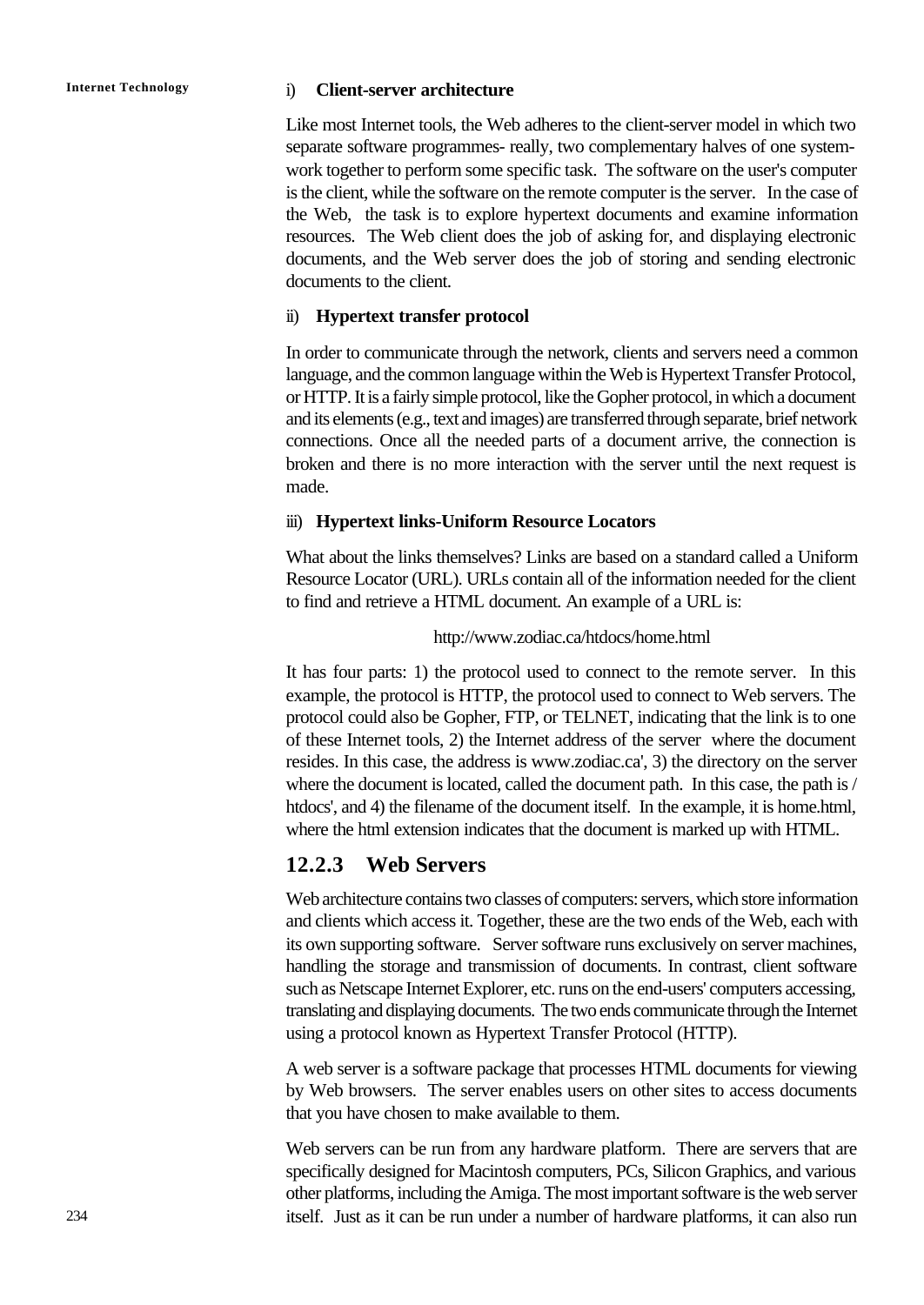under several operating systems, including MS Windows, Windows NT, Unix, and **Internet Services** VAX's VMS.

The web server is responsible for document storage and retrieval. It sends the document requested (or an error message) back to the requesting client. The client interprets and presents the document. The client is responsible for document presentation. The language that web clients and servers use to communicate with each other is called the Hypertext Transfer Protocol (HTTP). All web clients and servers must be able to speak HTTP in order to send and receive hypermedia documents. For this reason, web servers are often called HTTP servers, or HTTP Daemons (HTTPD).

There are many different web servers, running on many platforms. In this example you are using a browser (Netscape, or Mosaic, or some other browser) and you click on a reference to Webmaster Magazine Online. The browser is able to figure out that what you really want (in web terminology) is the object the web knows as http://www.cio.com/WebMaster/wmhome.html-the Web address (or URL) for WebMaster Magazine Online. WWW documents transmitted between client and server are written in a text-formatting language, called Hypertext Markup Language (HTML) that describes the structure and character formatting data of documents. The key to remember is that HTML is a language, neither an application nor a software package. It is simply a data-set of text and instructions that requires additional client software to be used.

# **12.2.4 Web Browsers**

A web browser is the software programme you use to access the World Wide Web, the graphical portion of the Internet. The first browser, called NCSA Mosaic, was developed at the National Center for Supercomputing Applications in the early '90s. The easy-to-use point-and-click interface helped popularize the Web, although few then could imagine the explosive growth that would soon occur. The two hottest graphical browsers battling for the top spot are Microsoft Internet Explorer and Netscape Navigator. Both are fast and both have integrated audio and video. Microsoft Internet Explorer can be downloaded at no charge. All of Netscape's products that are available via download, including Netscape Navigator, are free to anyone who qualifies as an educational user.

A web browser is a client programme that uses the Hypertext Transfer Protocol (HTTP) to make requests of Web servers throughout the Internet on behalf of the browser user. The software that enables you to go from one resource to another by following hyperlinks is known as a web browser. The basic capabilities of a browser are to retrieve documents from the web, jump to links specified in the retrieved document, and save and print the retrieved documents.

# **12.2.5 Mark up Languages**

The most common method of creating a web documents is through the use of Markup Languages. Most of these are created by adding a set of formatting code to ASCII text to show fonts, justifications, links, etc. on the web. A markup language is a language that uses tags to indicate a change in presentation style or a change in content type. A mark up language describes explicitly. In sum, HTML describes explicitly the parts of the hypertext multimedia document, and the web client uses this information to construct the document on the user's screen.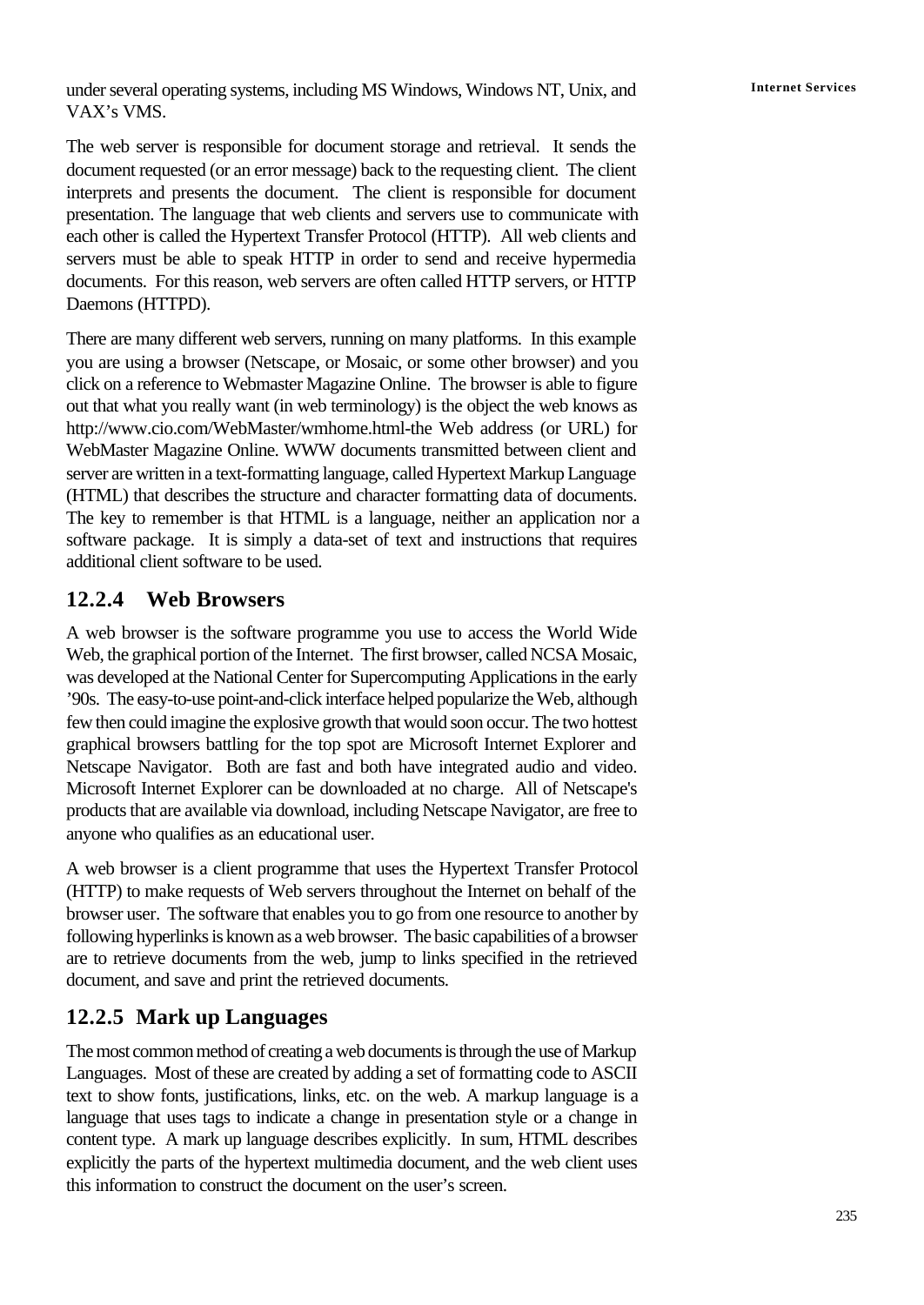# **Internet Technology 12.2.5.1 Standard Generalized Markup Language (SGML)**

SGML (Standard Generalized Markup Language) is the first known standard for how to specify a document markup language or tag set. SGML is based somewhat on earlier generalized markup languages developed at IBM, including General Markup Language (GML) and ISIL. SGML is not in itself a document language, but a description of how to specify one. It is a Document type definition (DTP).

SGML is based on the idea that documents have structural and other semantic elements that can be described without reference to how such elements should be displayed. The actual display of such a document may vary, depending on the output medium and style preferences. Some advantages of documents based on SGML are:

- They can be created by thinking in terms of document structure rather than appearance characteristics (which may change over time).
- They will be more portable because an SGML compiler can interpret any document by reference to its document type definition (DTD).
- Documents originally intended for the print medium can easily be re-adapted for other media, such as the computer display screen.

#### **12.2.5.2 Hypertext Markup Language**

Documents on the web are generally coded in a markup language called Hypertext Markup Language, or HTML. HTML is derived from Standardized Markup Language (SGML)-a standard for adding tags that identify elements in a document such as headings, subheadings, chapters, paragraphs, and appendices. Like SGML, HTML is also used to describe the structure of a document. A number of HTML codes embedded in the document text explicitly describe the text, providing information to the web client about how to interpret it. For example, if the text has a heading code surrounding it, as in <hl>This is a title</hl>, then the web client knows that it should display this text by itself on one line in a large, bold face font. Other types of information that HTML code provides the web client include:

- whether text is bolded or italicized
- where line breaks and paragraph breaks are
- whether a picture or graphic should be inserted, and where
- whether a certain word or phrase on the page is a link to other documents

HTML is based on SGML (Standard Generalized Markup Language), a much bigger document-processing system. You can think of HTML as being a sub-set of SGML. The primary focus of HTML is the **content** of the document, **not its appearance.** It is a language for describing structured documents. Most documents have common elements, for example, titles, paragraphs, lists. If you define the set of elements before you start writing, you can label the parts of the document with the appropriate name. These elements are labeled through the use of HTML **tags.**

HTML does not describe the appearance or layout of the document the reason being that different browsers (Netscape, Mosaic, etc.) will "read" the HTML information differently. The same document may appear differently in each browser. The number one prevailing rule of designing documents for the web is: **Don't design**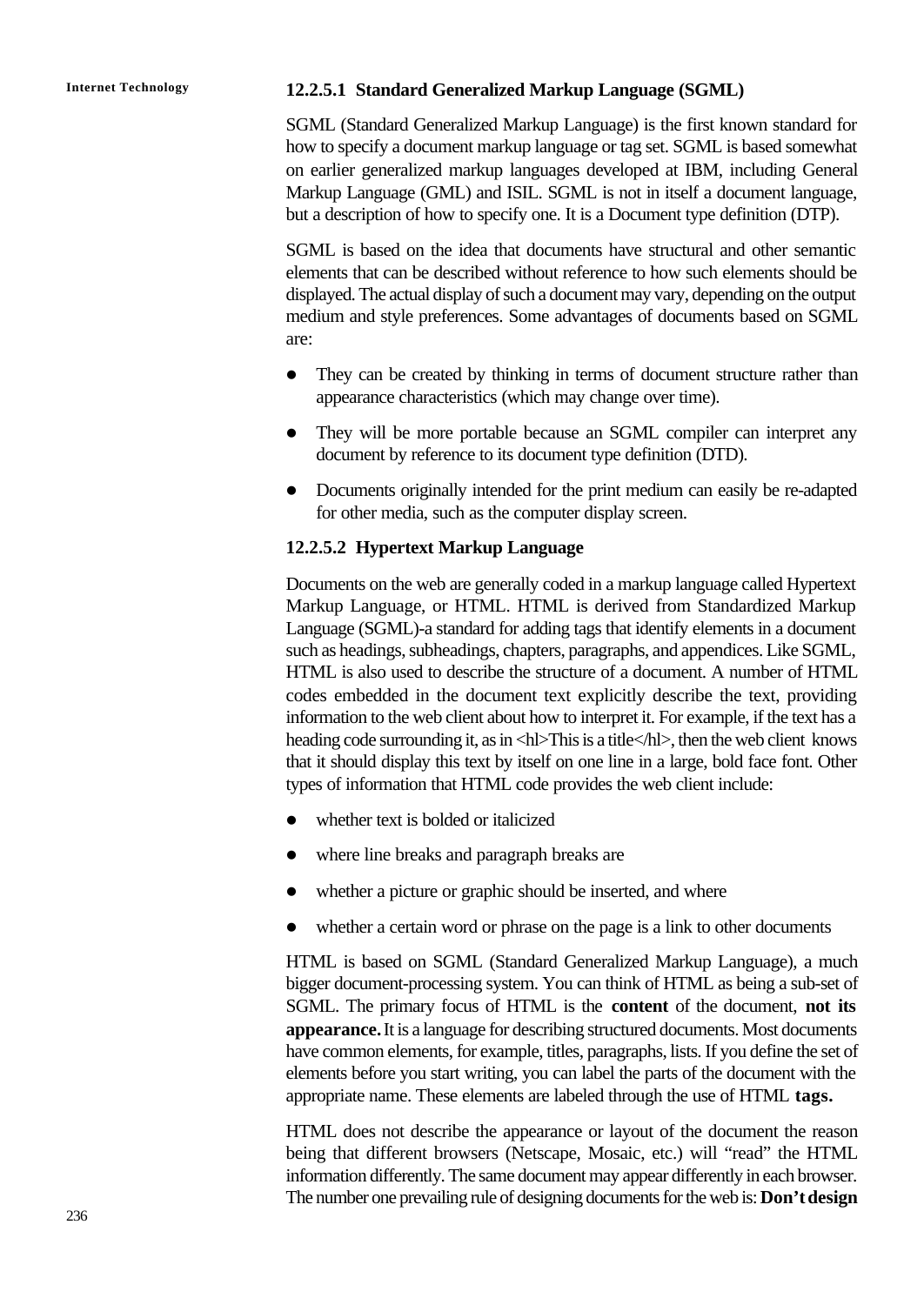# **your documents based on what they look like in one browser. Focus on Internet Services providing clear, well-structured content that is easy to read and understand.**

# **12.2.5.3 Dynamic HTML**

The Dynamic HTML is a collective term for a combination of new Hypertext Markup Language (HTML) tags and options, that will let you create web pages more animated and more responsive to user interaction than previous versions of HTML. Much of dynamic HTML is specified in HTML 4.0. Simple examples of dynamic HTML pages would include (1) having the color of a text heading change when a user passes a mouse over it or (2) allowing a user to "drag and drop" an image to another place on a web page. Dynamic HTML can allow web documents to look and act like desktop applications or multimedia productions.

The features that constitute dynamic HTML are included in Netscape Communications' latest Web browser, Navigator 4.0 (part of Netscape's Communicator suite), and by Microsoft's browser, Internet Explorer 4.0. While HTML 4.0 is supported by both Netscape and Microsoft browsers, some additional capabilities are supported by only one of the browsers. The biggest obstacle to the use of dynamic HTML is that, since many users are still using older browsers, a web site must create two versions of each site and serve the pages appropriate to each user's browser version.

# **12.2.5.4 Extensible Markup Language (XML)**

XML (Extensible Markup Language) is a flexible way to create common **information** formats and share both the format and the **data** on the World Wide Web, intranets, and elsewhere. For example, computer makers might agree on a standard or common way to describe the information about a computer product (processor speed, memory size, and so forth) and then describe the product information format with XML. Such a standard way of describing data would enable a user to send an intelligent agent (a programme) to each computer maker's web site, gather data, and then make a valid comparison. Any individual or group of individuals or companies that wants to share information in a consistent way can use XML.

XML, a formal recommendation from the World Wide Web Consortium **(W3C),** is similar to the language of today's web pages, the Hypertext Markup Language **(HTML)**. Both XML and HTML contain **markup** symbols to describe the contents of a page or file. HTML, however, describes the content of a web page (mainly text and graphic images) only in terms of how it is to be displayed and interacted with. For example, the letter "p" placed within markup tags starts a new paragraph. XML describes the content in terms of what data is being described. For example, the word "phonenum" placed within markup tags could indicate that the data that followed was a phone number. This means that an XML file can be processed purely as data by a programme or it can be stored with similar data on another computer or, like an HTML file, that it can be displayed. For example, depending on how the application in the receiving computer wanted to handle the phone number, it could be stored, displayed, or dialed.

XML is "extensible" because, unlike HTML, the markup symbols are unlimited and self-defining. XML is actually a simpler and easier-to-use subset of the Standard Generalized Markup Language (SGML), the standard for how to create a document structure. It is expected that HTML and XML will be used together in many web applications. XML markup, for example, may appear within an HTML page.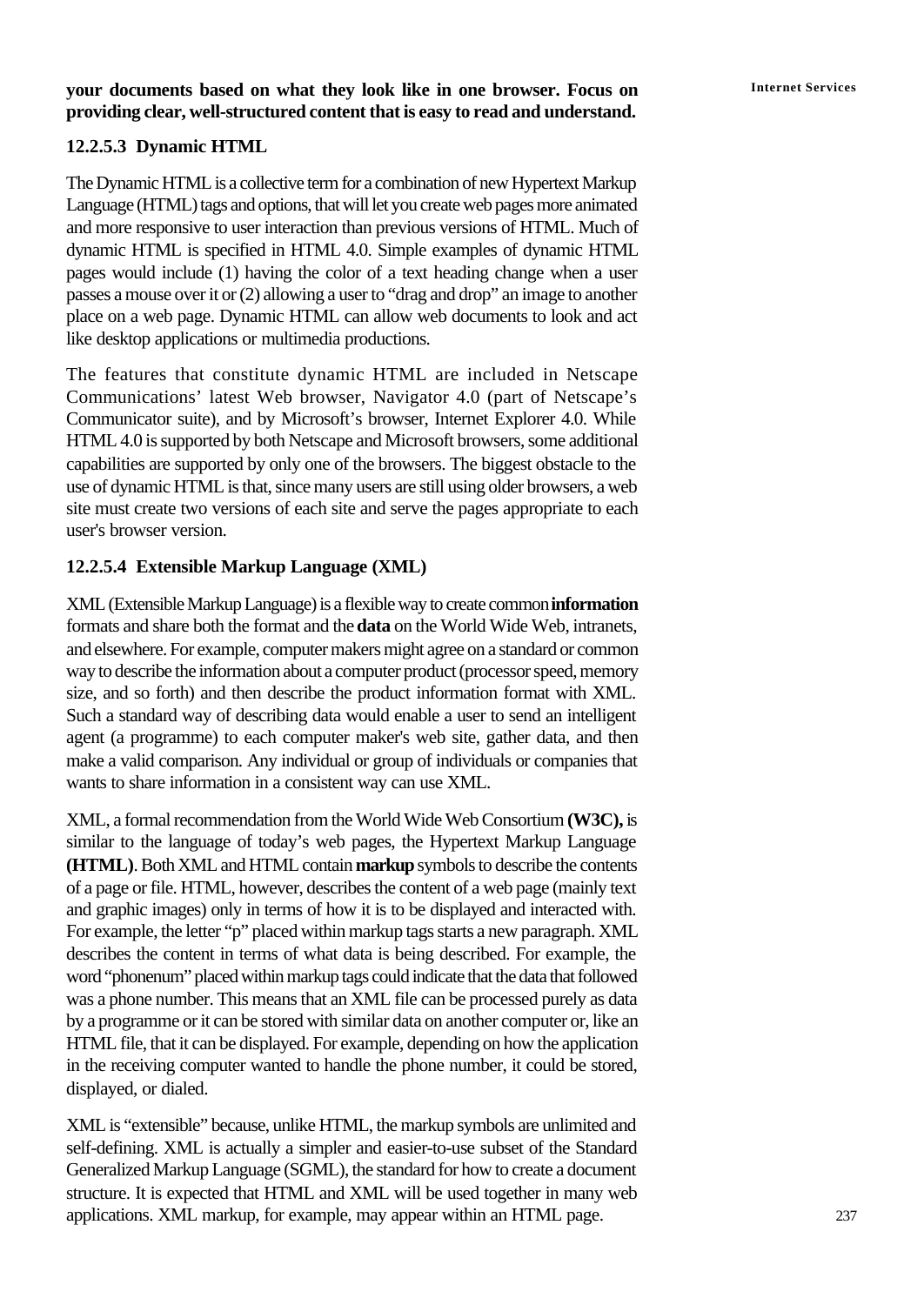**Internet Technology** Early applications of XML include Microsoft's Channel Definition Format **(CDF),** which describes a **channel,** a portion of a web site that has been downloaded to your hard disk and is then updated periodically as information changes. A specific CDF file contains data that specifies an initial web page and how frequently it is updated. Another early application is ChartWare, which uses XML as a way to describe medical charts so that they can be shared by doctors. Applications related to banking, e-commerce ordering, personal preference profiles, purchase orders, litigation documents, part lists, and many others are anticipated.

#### **12.2.5.5 Virtual Reality Modeling Language (VRML)**

VRML, often pronounced "ver-mull," is Virtual Reality Modeling Language, the open standard for virtual reality on the Internet. You can use VRML to create three dimensional worlds, representations of information, and games. AS an open standard, no one particular company controls the VRML specification, that is, the language definition. Theoretically, anybody can use VRML to write software or worlds without having to license technology from others. Using VRML, you can build a sequence of visual images into Web settings with which a user can interact by viewing, moving, rotating, and otherwise interacting with an apparently 3-D scene. For example, you can view a room and use controls to move the room as you would experience it if you were walking through it in real space.

To view a VRML file, you need a VRML viewer or browser, which can be a plugin for a Web browser you already have. Among viewers you can download for the Windows platforms are blaxxun's CC Pro, Platinum's Cosmo Player, WebFX, WorldView, and Fountain. Whurlwind and Voyager are two viewers for the Mac. Virtual reality refers to an immersive environment, an environment that you feel you are inside of. You can attain this immersive feeling with computers using 3D graphics and audio. Sounds in a virtual world can be specialised so that they sound louder when you are closer to them.

When virtual reality happens on the Internet, new possibilities arise for distributed, networked virtual environments. In HTML, in-line images let you include graphics from anywhere on the Web on your Web page. In VRML, you can have in-line parts of a virtual world, so that a chair in a VRML world can be a VRML. URL on a server in France, while the garden comes from a server in Japan, and the soundtrack is a URL. On a server in England. In addition, hyperlinks from an object in a VRML, world can lead to another URL on the Web, which could be another VRML world, an HTML page, or any other URL!

#### **Uses of VRML**

There are many applications for VRML, varying in focus from VRML's open 3D file format, to its networking capabilities, to its multimedia nature. Here are some applications for which people are currently using VRML:

- Computer-aided design (CAD),
- $\bullet$  Scientific simulations
- $\bullet$  Games
- Data visualization
- Distributed, multi-user environments
- Social computing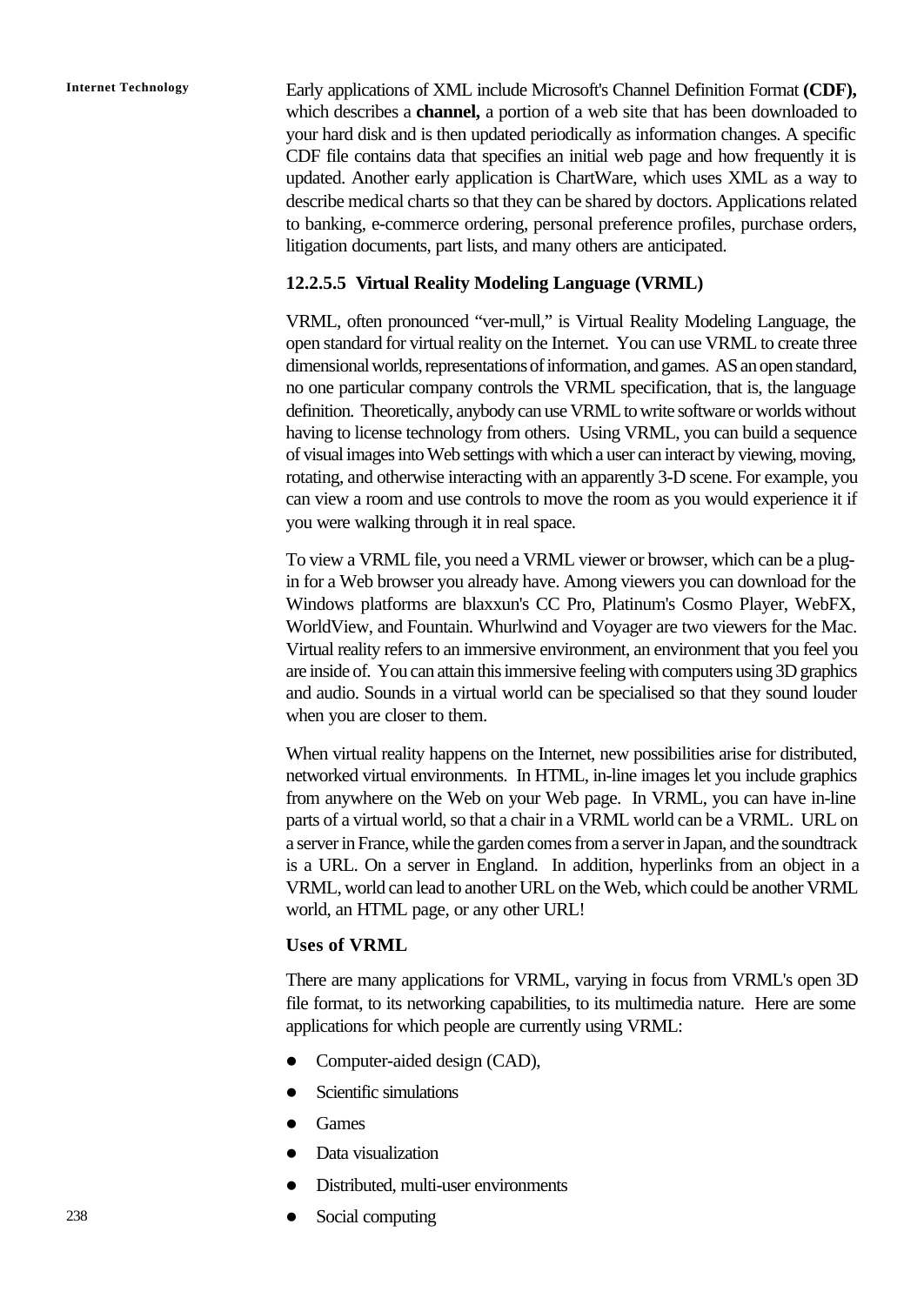- **•** User interfaces to information **Internet Services**
- Financial applications
- Product marketing and advertising
- Education
- Entertainment.

# **12.2.6 Search Engines**

The Internet can be said to be the most exhaustive, important and useful source of information. Data on almost all the topics on earth are hosted in millions of servers connected to the Internet around the world. There is, however, no set policy for hosting the data or no centralised database for organization and searching the desired information. This makes the Internet most unorganized source of information. With the availability of excessive information it has become very difficult for the common user to find the precise information, required. There are, however, a variety of search tools for resource discovery on the Web. These include apart from others the search engines. The search engines can be defined as the tool created for finding, classifying and storing information about various Websites on the Internet. These can help in locating information of relevance on a particular subject by using various search methods.

A search engine is a service that indexes, organizes, and often rates and reviews Web sites. It helps you find the needle that one Web site you've got to see in the Internet haystack. Different search engines work in different ways. Some rely on people to maintain a catalogue of Web sites or pages. Some use software to identify key information on sites across the Internet. Some combine both types of service. So when you search their "holdings," you're bound to get different results.

Search engines are online utilities that quickly search thousands of Web documents for an entered word or phrase. Although there are some subscription-based search engines, most operate off profits from advertisements. It should be noted that no single search engine has the contents to every Web page on the Internet. Instead, each search engine has the contents to only the Web pages that are manually entered into that search engine by the Web page operators. This is why you might get different results from different search engines.

Search engines are usually accessed through Web browser software. Each search engine provides different searching options and has its own look. Search engines also differ greatly in the number of resources they allow you to search. Some search engines have both searching and browsing capabilities.

# **12.2.6.1 How do you Find Information on the Web?**

The Web is quickly becoming a vast information space that needs search tools to find information efficiently. In the same way that Veronica grew out of a need to be able to search an ever-growing system of gophers, search tools also have been developed to search the Web. The most common form of Web search tools are what are known as World Wide Web robots, wanderers, and spiders. These systems move through the network, automatically searching various elements of HTML documents (e.g., titles) looking for key words and building indexes. Users interact with the search tools using a Web browser. Through the form feature, users enter search terms, limit the number of hits, and provide other information that the robot uses in its search. Once activated, the robots search their indexes-or in some cases,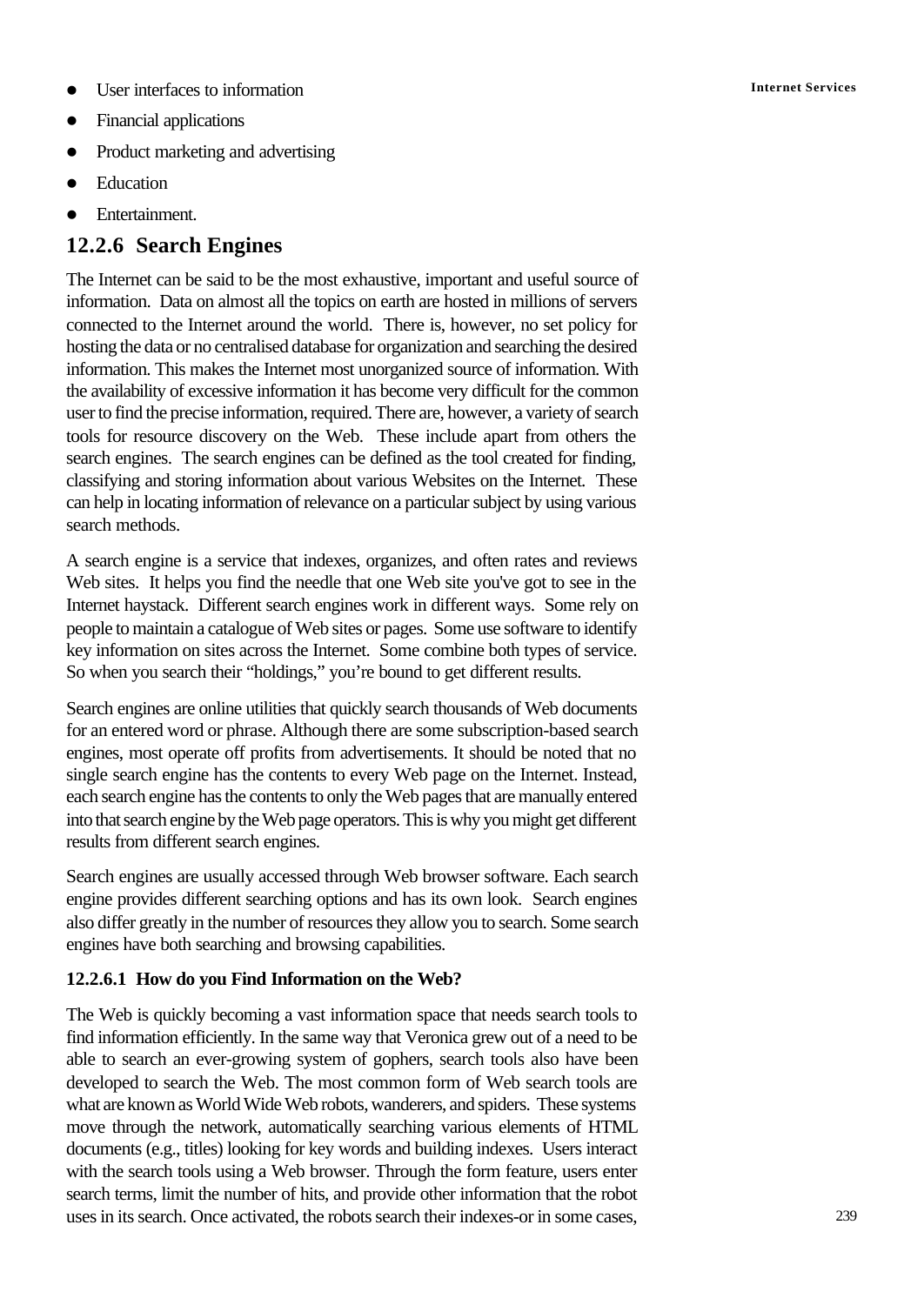**Internet Technology** HTML pages the network in real time-and then dynamically build an HTML page containing links to relevant pages. Some examples of Web robots include the World Wide Web Worm, the WebCrawler Index, Lycos, the Jumpstation Robot, and Aspider.

> The robot form of search engines are intensive users of system resources-both network bandwidth and server CPU cycles-because they are constantly roving the network, connecting to Web servers, building indexes and doing real time searches.

## **12.2.6.2 Categories of Search Engines**

Major search sites generally provide more than a search engine for finding Web sites. They also allow you to look up information such as recent news stories, newsgroup postings, reference material (such as dictionary entries and maps), and e-mail addresses, street addresses, and telephone numbers of businesses and individuals. Search tools can be categorized as:

- Webcrawlers
- Subject directories
- l Web databases: indexes
- i) *Web Crawlers*

A Web Crawler (sometimes called a spider) is an automated search engine. When someone submits a resource(website) to the search engines it sends a small, but powerful programme back to the site of the submission which scans the site for more resources. If it finds additional resources, it catalogues them as well as the original resource. The advantage of this is you can find information in a site, even if the site is not dedicated to that specific type of information. For example, locating information on Airplanes in a site about NASA space activities.

The main drawback to this type of search engine is the tendency to catalogue too much information. A couple of examples of the best crawlers are:

- $\bullet$  HotBot (http://www.hotbot.com/)
- Infoseek (http:///ultra.infoseek.com/)
- Alta Vista (http://www.algtavista.digital.com/)
- ii) *Subject Directories*

Directories are the Yellow Pages of the Internet. They contain only that information which has been submitted to them. Here you will find vast listings of resources, but if the person submitting the information didn't include all of the description of his/her site, you may not find what you are looking for.

- l YAHOO! (http://www.yahoo.com)
- Linkstar (http://www.linkstar.com/)
- l InfoHiway (http://www.infohiway.com/way/index.html)

Subject directories are manually compiled by the staff of the directory and by users who submit entries. Web databases are compiled by software "robots" or "intelligent agents" that roam the Web and collect information for the databases. Both approaches to search engines have created effective products. The search engines highlighted here are currently popular or have historical interest. However, new search engines may be worth using, so be watching for them.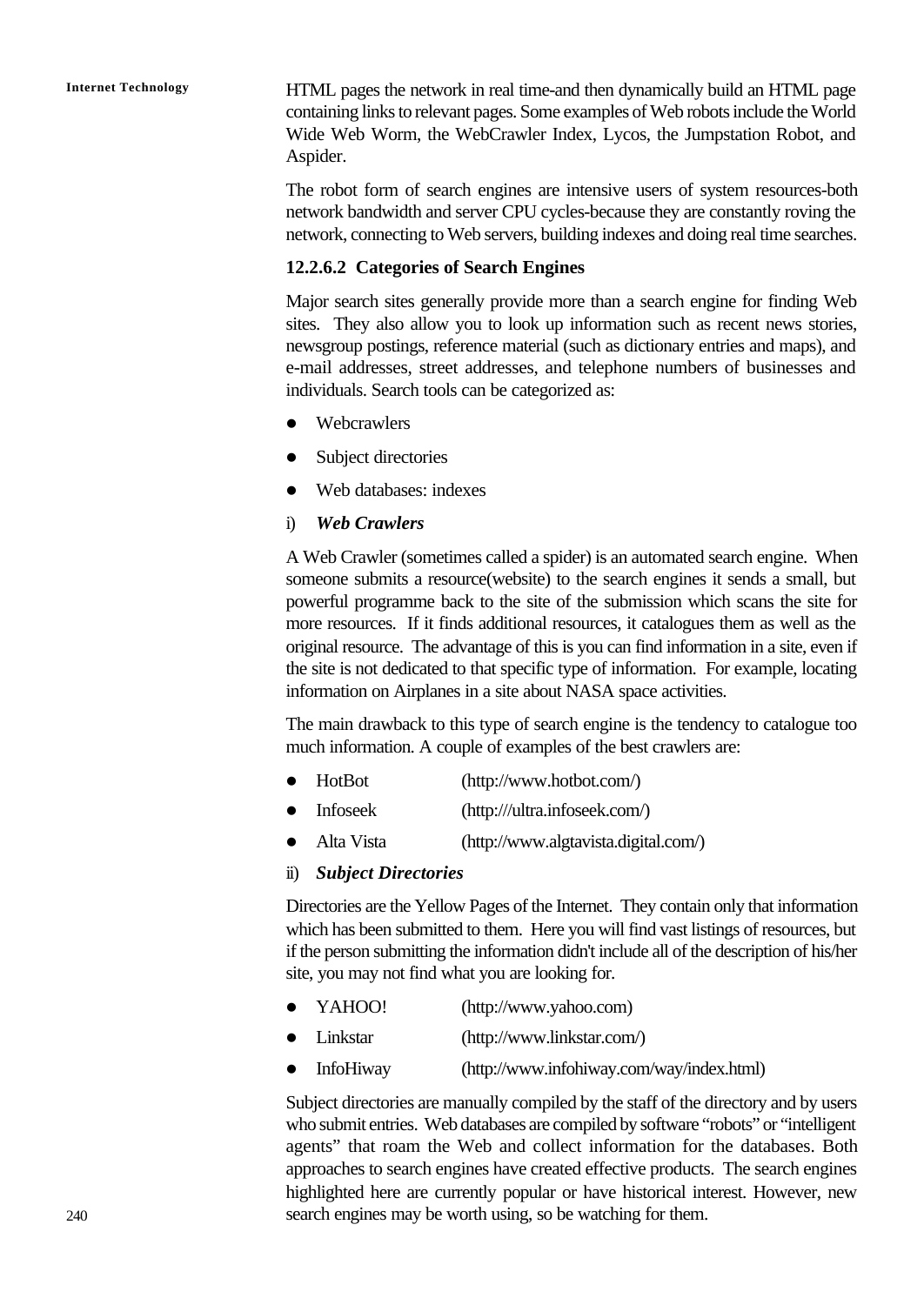Directories, such as Yahoo! Are good at identifying general information. They group **Internet Services** websites under similar categories, such as internet tutorials, English universities and Paris museums. The results of your search will be a list of websites related to the subject you are searching for. If you are interested in locating the site for the Louvre museum, for instance, try using a directory.

# iii) *Web Database indexes*

But let's say you want more specific information, such as biographical information about Leonardo da Vinci. Web indexes are the way to go, because they search all the contents of a website. Indexes use software programmes called spiders or robots that scour the Internet, analyzing millions of web pages and newsgroup postings, indexing all of the words.

Indexes like Alta Vista and Lycos find individual pages of a website that match your search, even if the site itself has nothing to do with what you are looking for. You can often find unexpected gems of information this way, but be prepared to wade through a lot of irrelevant information too. Search results are usually ranked in order of relevancy-the number of times the search terms you used appear in a document, or how closely the document appears to match a concept you have entered. This is a much more thorough way to locate what you want.

Searching on the World Wide Web can be confusing. A myriad of search engines exist, often with little or no documentation, and many of these search engines work differently from the standard commercial search engines we normally use. There are also many directories that attempt to organize the Internet by subject, and, today, there are many search engines that combine directory and keyword search capability.

# **12.2.6.3 How to Search**

Browsing a directory is a simple matter of following the links for the topic of interest. Searching either a directory or the portion of the web that a search engine covers works very much the same in almost all search engines. The basic format is that of a dialogue box, pane, or line where search terms can be entered followed by options to either submit or clear the search.

Once the search request is received, the search engine searches its own indexed database first, then, based on design, sends out spiders or other robots to add to the database. Results are sent back to the searcher, some annotated extensively, with links to the sources retrieved.

Full featured search engines also have options to expand or limit searches in a variety of ways. For example, in Lycos, the basic search assumes a boolean "or", which means that two or more terms will return results if any of the terms occur in documents indexed by Lycos. To obtain documents containing all the terms in a search, the Enhance Your Search option must be chosen and adjustments made to the default options.

## **12.2.6.4 Choosing a Search Engine**

Choosing a search engine depends on the results you're looking for, though there are some criteria that may be useful. These criteria include:

**• Browsability**— how easy is it to understand the results? Do you receive enough information from the retrieved results to make a decision about the usefulness of the results?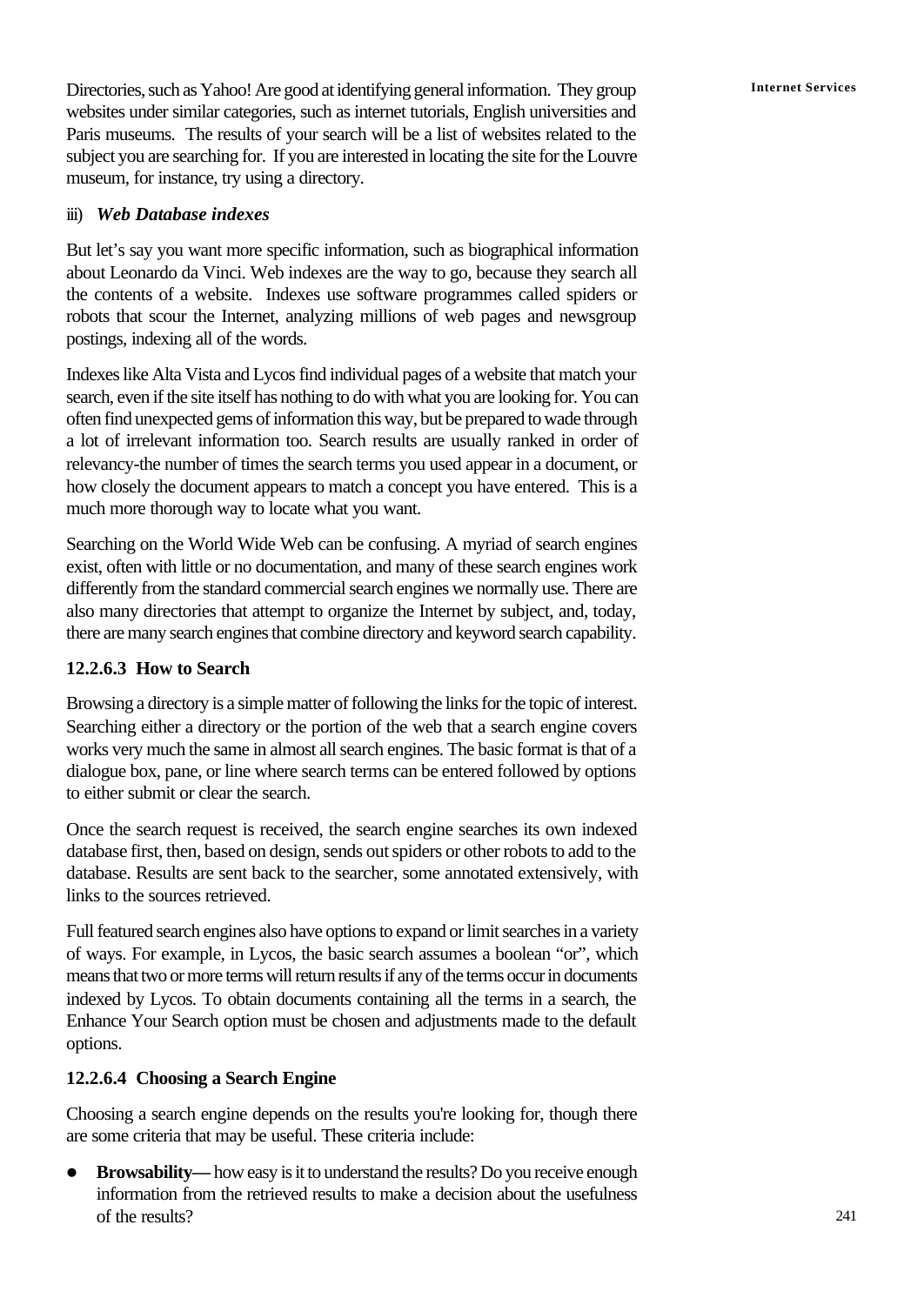- Internet Technology **Customizability** can you construct a sufficiently detailed search so as to eliminate or greatly reduce irrelevant results?
	- **Relevance** no matter how browsable or customizable, are the results returned relevant to your search?

For example, searching for some information on the Native American squash blossom design using WebCrawler will bring relevant results, but either OpenText or InfoSeek would be better first choices because they both give more information to help you determine relevancy.

#### **12.2.6.5 Functioning of Search Engine**

How a search engine organizes its findings varies greatly between programmes. It is common for search engines to offer indexes of their contents to users. When we go to a search engine site, we can peruse the index rather than entering search terms. These indexes may not have a human overseeing them; the robot might just automatically assign a new site to a place in the index. We cannot rely on the index to contain cross-references.

Because of the automatic inclusion, search engines are good for bulk return but not qualitative content. We may have to search several engines to find a site, because one search engine cannot cover the entire Internet although some have come close.

**Keywords:** A search engine will give us a form to fill out. We enter in words as we would like it to look for these words which might be called key words or search terms. However, in a broader sense, key words are any search terms. However, in a broader sense, keywords are any search term we put in. The search engine then looks through its database listing for any matches. It might look in the text of a Web page, the title of a Web page, or simply the address. It then gives us a list of sites that match our request.

**Boolean Logic:** One way to avoid this is by using Boolean logic. Many search engines allow us to use "and", "or", and "not" to narrow or broaden a request. To find sites that contain all our key words, our search term would look like this: "University and California and Los Angeles". We would still get a lot of irrelevant sites, but at least not as many as before.

We would use "and" to narrow a search, "or" to broaden it, and "not" to refine it. "Cowboys not football" would help us to find sites that deal with the Old West heroes and not the football team, which is also named cowboys. Search request terms can become quite complex, but most search engines are not designed to accommodate the longer ones.

**Plus and Minus Signs:** Plus and minus signs are another way in which we can refine our research. Some search engines use these signs to indicate which words must be in a document and which ones must not. For example, "+cow-boys-football" would tell the software that we want sites that include the word "cowboy" but not ones that have the word "football".

**Search Results:** Search engines usually give us a list of best matches to least likely matches in descending order. The software has been designed to rank the sites in likely order of relevance. It does this by assigning a number to each word in a Web site title, address, and perhaps to all the words in a document. It's then a matter of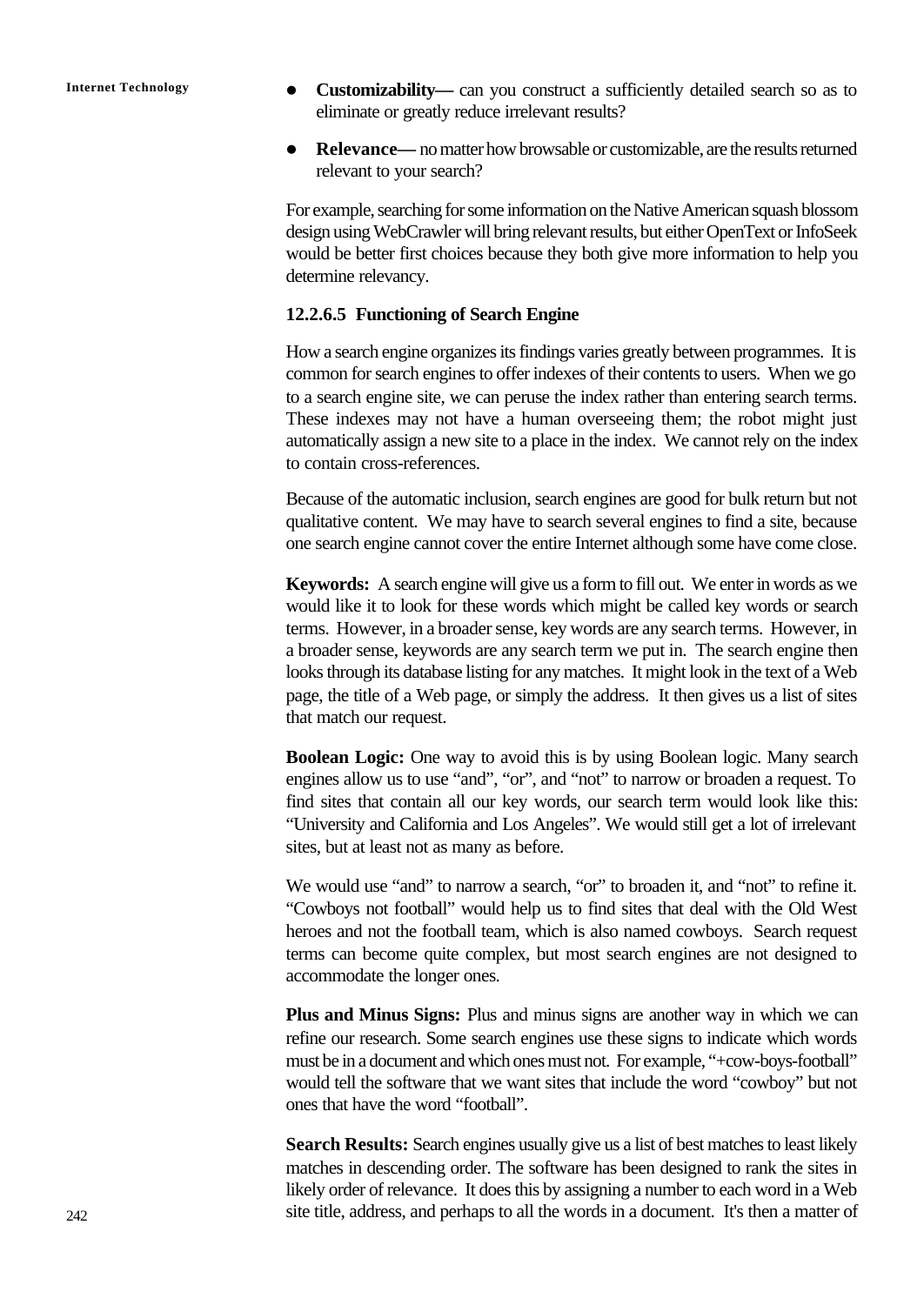matching numbers to our key words. Some programmes are more sophisticated **Internet Services** than others.

Even if the search engine we are using does not allow limiting factors, such as Boolean logic, we will generally get the sites that are closest to our request first. This helps; however, we still may have to go through several dozen-site listings, depending on how specific our original key words were.

**Result Lists:** Generally, we will receive a list of 15 sites. At the bottom of the list will be an option to click for more hits. The software may have a limit to how many sites it retrieves. It might give us the first 100 sites it found that matched our key words. There may still be other sites we would be interested in, however, they did not get listed. Some search engines allow us to change the amount of sites listed.

As search engines allow for specific requests that let us fine-tune our research, they will become more valuable. Many people use search engines but sift through countless lists of irrelevant sites. If we don't find one useful site in the first 50 listed, chances are that the search request we put in is not going to give us the results we are looking for. We should start all over again.

**Result Descriptions:** Some search engines offer descriptions of sites to help us determine whether the link is worth following. Others will include the first few paragraphs of a document. We might be able to choose the level of description we get with a listing. Many search engines simply give us a listing with little explanation.

The following table lists major search engines, directories, and archives with brief follow-on help for using them well. There have been major changes in most of the search engines in the past few months. To take full advantage of them, be sure to read their help files regularly. There is a great deal of information available on the web that the major search engines cannot find.

| <b>Name</b> | URL                      | <b>Comment</b>                                                                                                                                                   |
|-------------|--------------------------|------------------------------------------------------------------------------------------------------------------------------------------------------------------|
| Altavista   | http://www.altavista.com | $250+$ million pages and six<br>million articles from 50,000<br>Usenet newsgroups. Full text<br>search of pages. Good for<br>academic research.                  |
| Excite      | http://www.excite.com    | 130+ million pages and<br>directories. Full text search.                                                                                                         |
| Hotbot      | http://www.hotbot.com    | 110+ million pages, WWW,<br>Usenet newsgroups, most<br>keywords on pages indexed.                                                                                |
| Infoseek    | http://www.infoseek.com  | 100+ million pages, web sites,<br>but also images, newsgroups,<br>faqs, news, companies, phone<br>numbers, and email addresses,<br>current news and Directories. |
| Lycos       | http://www.lycos.com     | Directory, reviews of the best<br>Web sites, browse-able by                                                                                                      |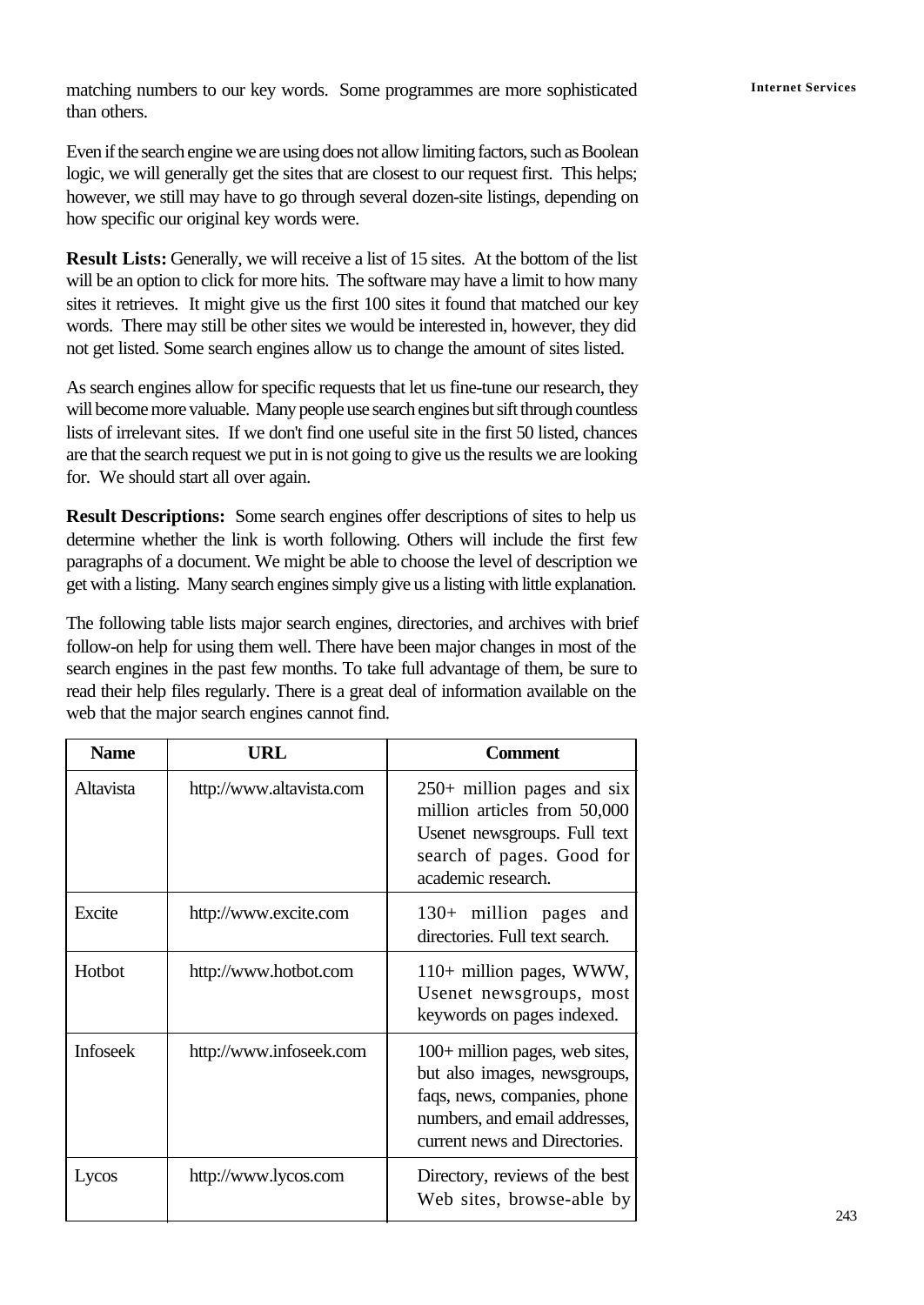| <b>Internet Technology</b> |            |                                               | category and rated on a scale<br>of 1-50.                                                                                                                                                             |
|----------------------------|------------|-----------------------------------------------|-------------------------------------------------------------------------------------------------------------------------------------------------------------------------------------------------------|
|                            |            | Northern Light   http://www.northernlight.com | Search web sites, articles or a<br>special collection (over 1 million<br>articles from books, magazines,<br>journals, newspapers etc).<br>Sorts results by relevance, and<br>removes duplicate links. |
|                            | Webcrawler | http://www.webcrawler.com                     | Search web sites, usenet,<br>gopher, ftp. Searches only<br>titles, keywords and URL's.                                                                                                                |
|                            | Yahoo      | http://www.yahoo.com                          | Directory, useful for browsing,<br>general searching and locating<br>popular sites. 14 broad<br>categories (such as computers/<br>internet, news and media,<br>regional, society and culture).        |

# **12.2.7 Meta Search Engines (Search Engines for Search Engines)**

Metadata in its broadest sense is data about data. The familiar library catalogue record could be described as metadata in that the catalogue record is 'data about data'. Similarly database records from abstracting and indexing services are metadata (with a difference variation on location data). However the term metadata is increasingly being used in the information world to specify records, which refer to digital resources available across a network. This means a metadata record refers to another piece of information capable of existing in a separate physical form from the metadata record itself. Metadata also differs from traditional catalogue data in that the location information is held within the record in such a way as to allow direct document delivery from appropriate application software, in other words the record may well contain detailed access information and the network address(s).

A metasearch engine queries two or more search engines at the same time. It sends the results from the search engines back to you. Metasearch engines do not have their own database or index web pages. They send their queries to search engines. The results from each search engine are combined. Duplicates (pages that are the same) are removed or merged. Pages are sometimes ranked in order of importance. Metasearch engines are good for finding information quickly. They are best when keywords are used. You can use metasearch engines to find out which search engines have the information you want. Metasearch engines do not return all the pages found. They only return the top ten or so pages. This means you can miss good pages using a metasearch engine. When you use a metasearch engine, you tell it what search engines to use. Metasearch engines use simple queries.

Most of these engines work on the principle of taking the highest ranking hits from the various engines they pass their requests on to, limiting that selection either by number of bits or sometimes by time elapsed in response. Results can then usually be grouped either by site, keyword, or other parameters, allowing the user to easily analyse what has appeared where and how it has been ranked. This is a very easy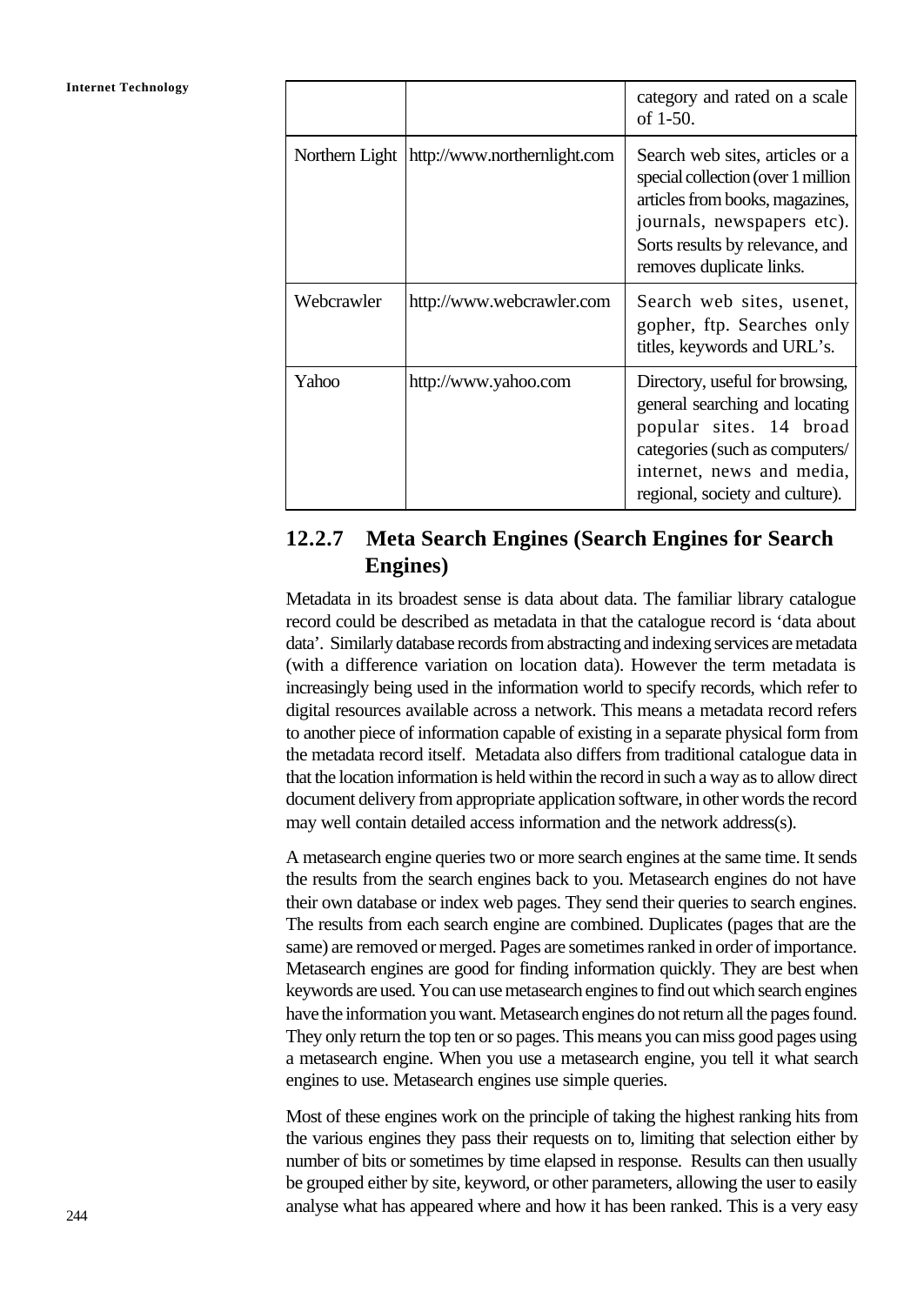way of broadening coverage but minimizing the effect of massive recall killing off **Internet Services** precision: key: sites will hopefully appear in more than one system and thus be flagged up, but lesser-known sites should still appear on at least one system near the top if truly relevant. Among the most popular meta searchers are: all4one, All-inone, MetaCrawler, SavySearch, northerlight.com and cyber411, etc.

# **12.3 INTERNETAPPLICATIONS**

The Internet is the largest, must vast, most complex but unorganised learning source in the world. Through the Internet one can find knowledge resources that allow one to study virtually any discipline imaginable. Not only that, one can communicate quickly and effectively with others who are also interested in the same discipline. Teachers, students, and other educators can share ideas instantly across vast distances.

Individuals, companies, and institutions use the Internet in many different ways. Business Houses use the Internet to provide product information, online support service, etc. Companies carry out online trading, including advertising, selling, buying, distributing products, and providing after-sales services. Institutions use the Internet for voice and video conferencing and other forms of communication that allow people to telecommute, or work from a distance.

The use of Internet services over the Internet has greatly speeded communication among companies, coworkers, and individuals. Media and entertainment companies use the Internet to broadcast audio and video, including live radio and television programmes; to offer online chat and to offer online news and weather programmes. Scientists and scholars use the Internet to communicate with colleagues, to perform research, to distribute lecture notes and course materials to students, and to publish papers and articles. Individuals use the Internet for communication, entertainment, finding information, and to buy and sell goods and service.

A variety of Internet tools have been developed over the years to make effective use of these services. These include Telnet, Archie, Gopher, WAIS and the World Wide Web (WWW). A few of the services have been discussed in brief in this unit.

# 1) **Electronic Mail (E-mail)**

Electronic Mail, or e-mail, is a fast, easy and inexpensive way to communicate with other Internet users around the world. It is the most popular and widely used service of the Internet. It is one of the fastest, most economical and convenient methods of communication. Most of the good libraries worldwide have e-mail addresses and for many people, especially scientists and researchers, e-mail is the main reason for getting on to the Internet or an online service.

E-mail can be used not only to exchange correspondence with friends, but to transfer documents, obtain electronic copies of books, subscribe to electronic news services or journals, and to obtain information about anything that is stored on a computer. We can even search databases using e-mail. It is possible to attach different kinds of files such as MS Word, Word Perfect, Windows WordPad, Notepad or spreadsheet files to our e-mail.

# **Basic E-mail functions**

There are a few basic functions in e-mail, and almost all mailers handle them. These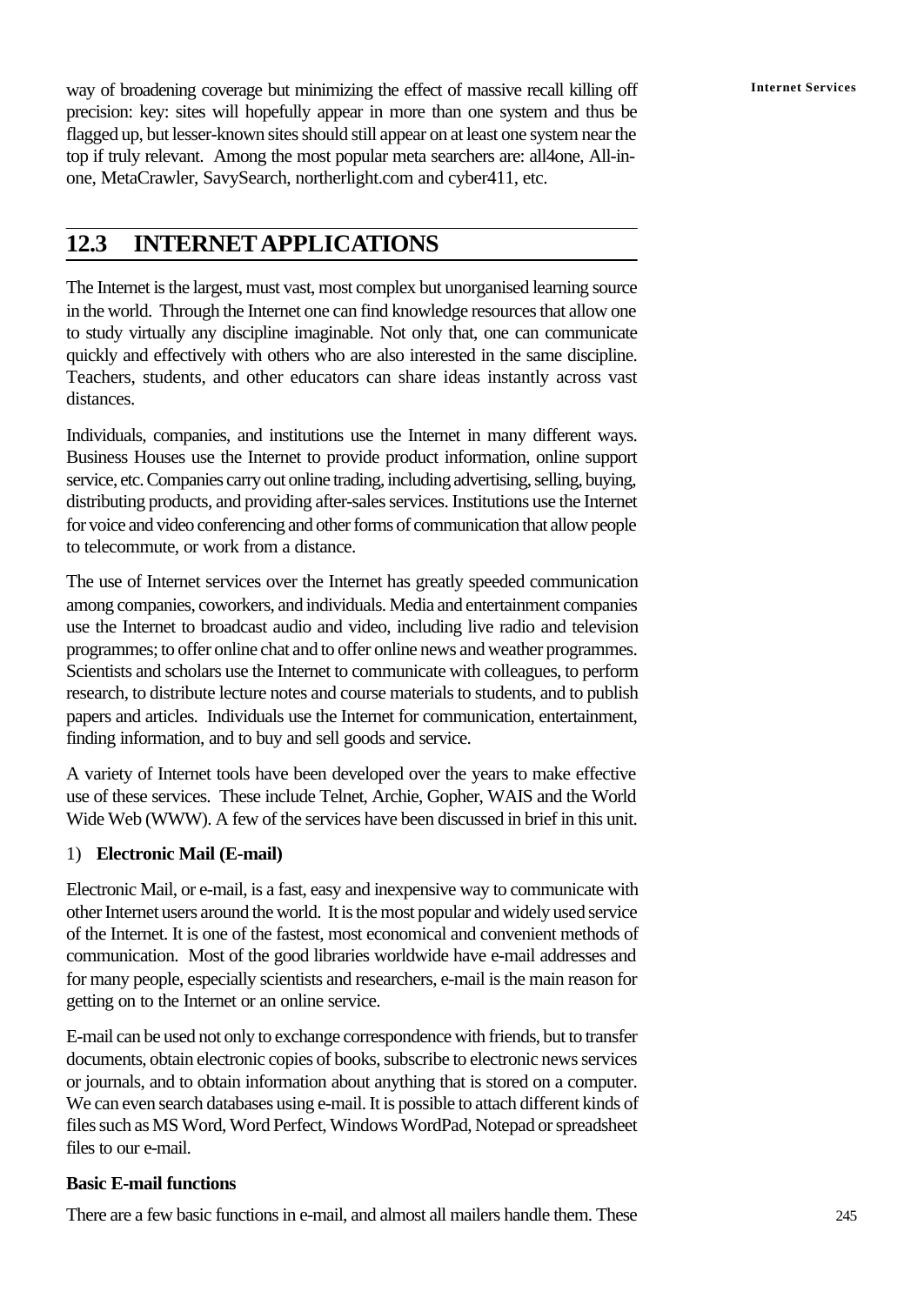- **Read**
- **Compose** (new messages)
- **Reply** (to messages you've received)
- **Forward** (messages you've received)
- **Refile** (save the message away)
- **Delete**

Other handy functions allow you to work more efficiently:

- **Include or attach** (remember human names for common addresses)
- **Sort you mail** by any given category; sender, date, subject and so on.

One of the more notable conveniences is the speed with which e-mail travels. Email messages travel on high-speed networks and usually arrive at their destination within minutes of being sent. As a result, Internet users have come to refer to the regular postal service as *snail mail* when comparing it to the speed at which e-mail travels. Unlike a paper letter, e-mail can be stored in file form on a computer, which in turn enables you to pull it into a word processor for editing and printing. E-mail can be forwarded easily to another person without the inconvenience and cost of making a paper copy, stuffing it in an envelope, affixing a stamp, addressing it, and taking it to the post office. Further, one e-mail message can be directed easily to multiple recipients - no more printing out multiple paper copies and mailing each one separately.

#### **E-mail Address**

A popular point of entry for many Internetters is electronic mail. Each person who uses e-mail receives an e-mail address and mail box. This helps in sending and receiving mail and to retrieve mail from the server. Addresses vary from site to site in their appearances. An email address is easy to spot. It always has that at symbol (@) in the middle of it. For example, we know at a glance that ravilss@hotmail.com is an email address. In most email addresses, everything following the @ symbol is the domain address of a company, ISP, or other organization. The part before the @ is the name or user ID of a particular organization or user. In the address chadha@sansad.nic.in, the chadha identifies the individual, sansad identifies the machine the account is on, the nic identifies the domain, or institution where the machine is located, and in identifies the country.

#### 2) **Listservs**

E-mail also provides a platform for sharing information quickly, and on a grand scale by using listservs. Listservs are electronic groups that typically centre around a broad topic such as Digital Libraries or Reference Service, etc. Listservers of IFLA with the name IFLA-l, Digilib-l, LIBJOBS-l are good example of this. Every e-mail message sent to the listserv is distributed to all members of that listserv, which is potentially hundreds or thousands of people. It does not cost anything to subscribe to a listserv, but simply requires that the user send an e-mail message to the appropriate address with the message: subscribe (listserv) Firstname Lastname. Each Listserver has one address where a user sends requests to subscribe, un-subscribe, search the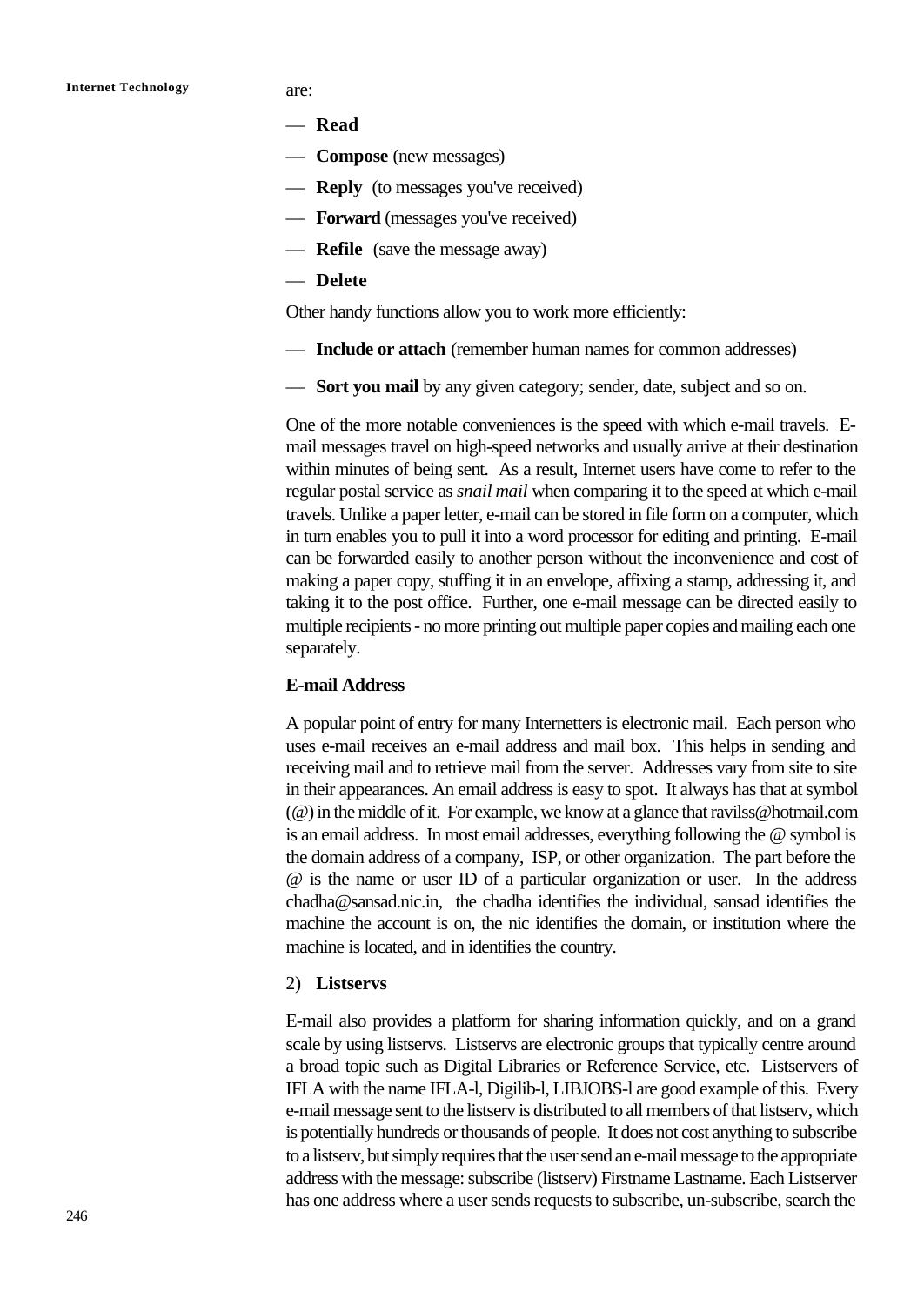**Internet Services** archives, etc., and another address to send actual questions or responses to the readers of the list. Apart from organising discussions, job announcements and conference announcements are popular usage of Listservs.

# 3) **Newsgroups**

Another Internet service similar to listservs are newsgroups. News Groups are like an international bulletin board. Each group is a forum for a different subject, where you can post questions and answers. There are many thousands of groups covering just about any area of interest. The difference between the two is that when you join a group, the mail is no longer automatically deposited into your mailbox. You must go to the newsgroup yourself to read it. Some listservs can also be accessed as a newsgroup. A good analogy to a newsgroup is a bulletin board you go to it, as opposed to having mail delivered to your desk. The benefit is that your mailbox does not get as cluttered (some groups post 5-20 messages per day) and you can more easily regulate how often you read the messages. A drawback is that you have to remember to go out and look for the information.

There are hundreds of newsgroup communities. They centre around topics such as computing, news, recreation, social, and "alternative" topics. Each newsgroup name begins with a code that identifies the type of newsgroup that is. For instance:

**comp.human-factors** is a newsgroup dealing with the human factors of computing. **soc.college.teaching-asst** is a social newsgroup for college teaching assistants **alt.fan.jimmy-buffett** is an alternative newsgroup for fans of Jimmy Buffet **clari.biz.market.otc** a business newsgroup for counter stock market exchange.

There are newsgroups dealing with virtually every topic under the sun (although new groups appear every day). The only problem you may encounter is that is up to whoever provides your Internet access to determine which newsgroups will be made available on your system (this is comparable to the problem encountered with basic cable television.) The decision is often based on system capability, but may also be an issue of censorship. Some of the "alt" groups are truly for adult audiences.

# 4) **Usenet**

Usenet is a collection of more than 8,000 newsgroups, or discussion groups, on every conceivable subject. For example, some newsgroups are self-help groups for victims of cancer or sexual abuse, and others give the latest in gossip about show business personalities. Anyone can contribute a message, called an article, to a Usenet newsgroup or post a reply, known as a follow-up post, to an existing article. With the aid of a newsreader (a programme designed to access Usenet newsgroups), you can read an entire threat-all the replies to an interesting article.

The system is intended for exchange of information in an informal way. Anyone can post new messages to the group and reply to other messages. News groups are arranged in a loose hierarchical order covering about 5,000 subjects. About half of these are related to computing, the rest are for recreational subjects, professional discussion and trivia. To use Usenet you need a news viewer and access to an NNTP server. Most Internet service providers have such a server, as do most large academic institutions.

# 5) **Remote Login**

Remote Login is the ability of a computer user in one location to establish an on-line connection with another computer elsewhere. Once a connection is established with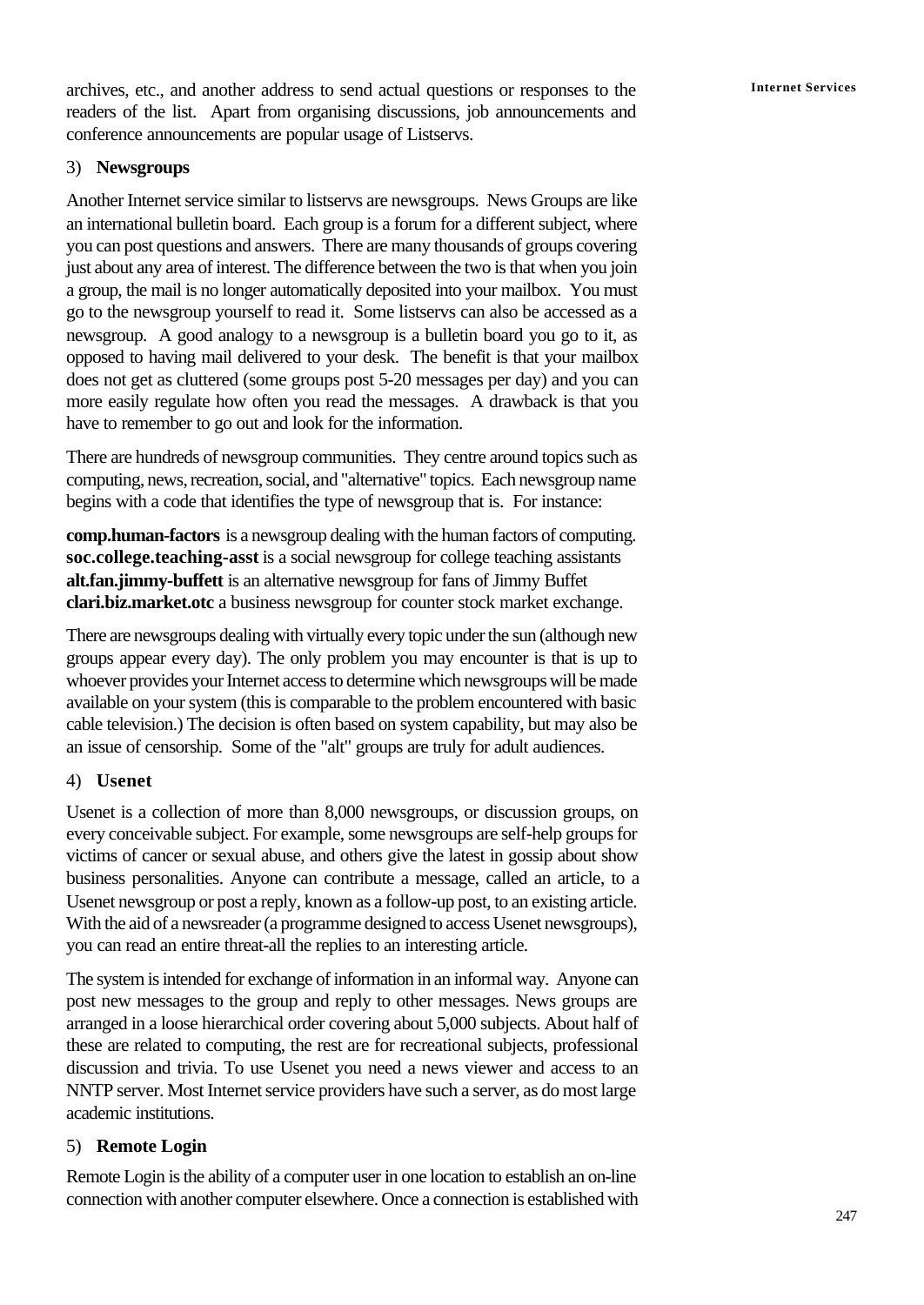**Internet Technology** a remote computer, users can use that remote system as if their computer were a hard-wired terminal of that system. Within the TCP/IP protocol suite, this facility is called "Telnet". Utilising Telnet, an Internet user can establish connections with a multitude of bibliographic databases (primarily library catalogues), campus information systems of various universities, full-text databases, data files (e.g., statistics, oceanographic data, meteorological data, geographic data, etc.), and other on-line services. Many of these systems are available for any Internet user to access and use without an account.

> What makes this application truly remarkable is that ease and speed of access are not dependent upon proximity. An Internet user can connect to a system on the other side of the globe as easily as (and generally not much slower than) he or she can connect to a system in the next building. In addition, since many Internet users are not at present charged for their network use by their institutions, or at least are not charged by the level of their use, cost is often not a significant inhibit. For example: CARL -Colorado Alliance of Research Libraries operates a public access catalogue services. Offered are a number of library databases including searches for government periodicals, book reviews and access to other library databases around the country.

#### 6) **Telnet**

Telnet is the service of the Internet that allows you to access remote computers outside your area. Many computers on the Internet are set up to allow Telnet access. Some require login names and passwords, but many do not have any restrictions. Telnet is a powerful Internet application that enables librarians to access other libraries' online catalogs worldwide. Accessing other libraries' catalogues can help you verify information for acquisitions, inter-library loan, and copy cataloguing. Some systems, such as CARL's UnCover (database.carl.org), enable you to search magazine article indexed online. The original idea behind Telnet was to let researchers from different institutions share resources with one another. Telnet allows remote login to host computers, and commonly is used to connect to electronic catalogues and databases at near and distant libraries. Hytelnet is a tool that helps you access the various sites through Telnet. The World Wide Web lets you access sites through Telnet and use FTP to retrieve documents you find.

Telnet, like most other services, is based on the client/server model. The client programme, running on your machine, initiates the connection with a server programme, running on a remote machine. Keystrokes are passed from your terminal directly to the remote computer just as though they were being typed at a terminal on the remote computer. Output from the remote computer is sent back and displayed on your terminal.

Many sites offer hytelnet, a programme that allows a user to look through a menu of options by type of system (library catalogue, gopher, etc.). Once the user has selected the site, hytelnet provides the telnet address, logon and logoff instructions for the remote site, and in some cases, will automatically connect the user to the site when prompted.

When telneting to other sites, you must be prepared to read help screens, and experiment. Many librarians have mastery over their local OPAC as well as some commercial services. However, there is no formal mechanism for mastering the ins and outs of the variety of OPACs, information systems, and gophers that exit in the great world of the Internet. Possible failings of opacs must also be considered: Certain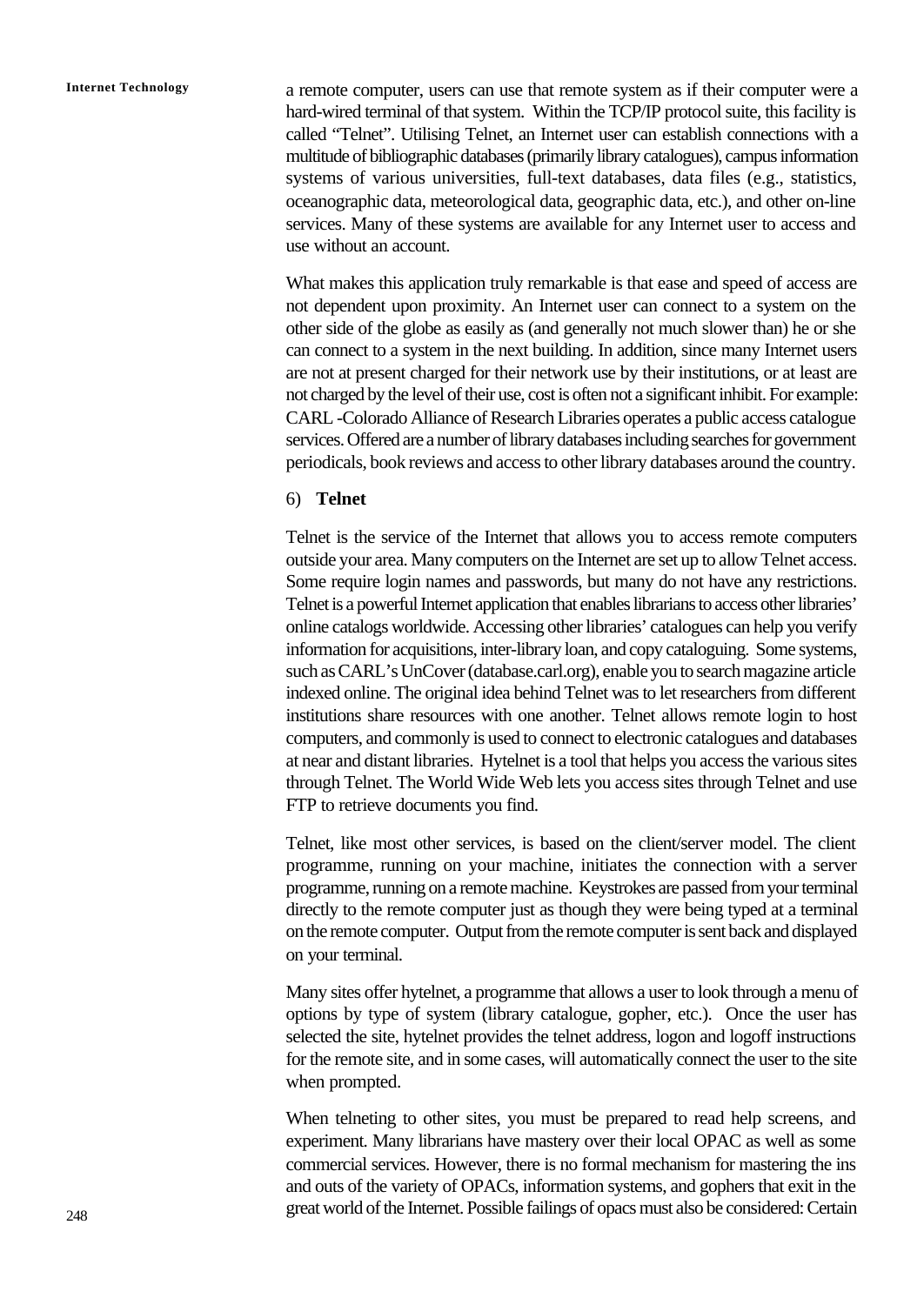**Internet Services** special collections may not be included, material obtained before a certain date may not be included, or level of cataloguing quality may vary from site to site, etc.

#### 7) **File Transfer (FTP)**

File transfer is one of the most frequently used Internet applications, enabling you to copy files from over a thousand different archives around the world. You can think of these archives as libraries-electronic libraries housing digitized information. Although information in traditional paper-based libraries is stored in books and magazines, the file is the unit of storage in electronic libraries. These files hold such things as text, images, sound, and executable programmes.

FTP or File Transfer Protocol is used to transfer files between computers on the network. There are two types of FTP connections, anonymous and non-anonymous. Some sites enforce a strict FTP authorization that prohibits you from accessing files until you obtain a login name and password for their computer. Many other sites, the ones you will most often be connecting to, allow anonymous FTP, which provides unrestricted access to public files. Anonymous FTP access means that you don't have to be a registered user to connect to the remote host. You connect to an anonymous FTP server, then you would use anonymous as your login name and your e-mail address as a password. Non-anonymous, you will need a private login name and password. There are also two types of file transfers. ASCII and binary. ASCII is for text transfers only. Binary transfers are for transferring anything else. If in doubt, use binary (bin).

The set of conventions that govern how this file transfer process takes place on the Internet is called File Transfer Protocol, or FTP. It transfers files from one computer to another computer. Typically, FTP is used to transfer shareware, software upgrades, reports and other data. Types of files that can be transferred using FTP include virtually every kind of file that can be stored on a computer: text files, software programmes, graphic images, sounds, files formatted for particular software programmes (e.g., files with word processing formatting instructions), and others. Many computer administrators have set aside portions of their machines to offer files for anyone on the Internet to retrieve. The FTP protocol also enables you to list directories on remote machines and to transfer files in either direction. When a file is transferred, it is not actually moved; rather, the file is copied from one machine to another. The computer from which the file is copied is sometimes referred to as the source host and the computer to which the file is copied is called the destination host.

Like most of the Internet applications, the FTP is also based on a client/server model. You run a programme on your local machine called an FTP client, which in turn connects to another programme running on a remote machine called a server.

In order to provide a reasonable level of performance and to avoid overloading their system, FTP sites install user limits for anonymous FTP. When one site is busy, one or more archive sites around the world are usually available that can provide the same files. These archives are referred to as mirror sites.

The following procedure can be used for downloading a file from a remote server:

1) The remote computer's Internet address (either the domain name address or the IP address);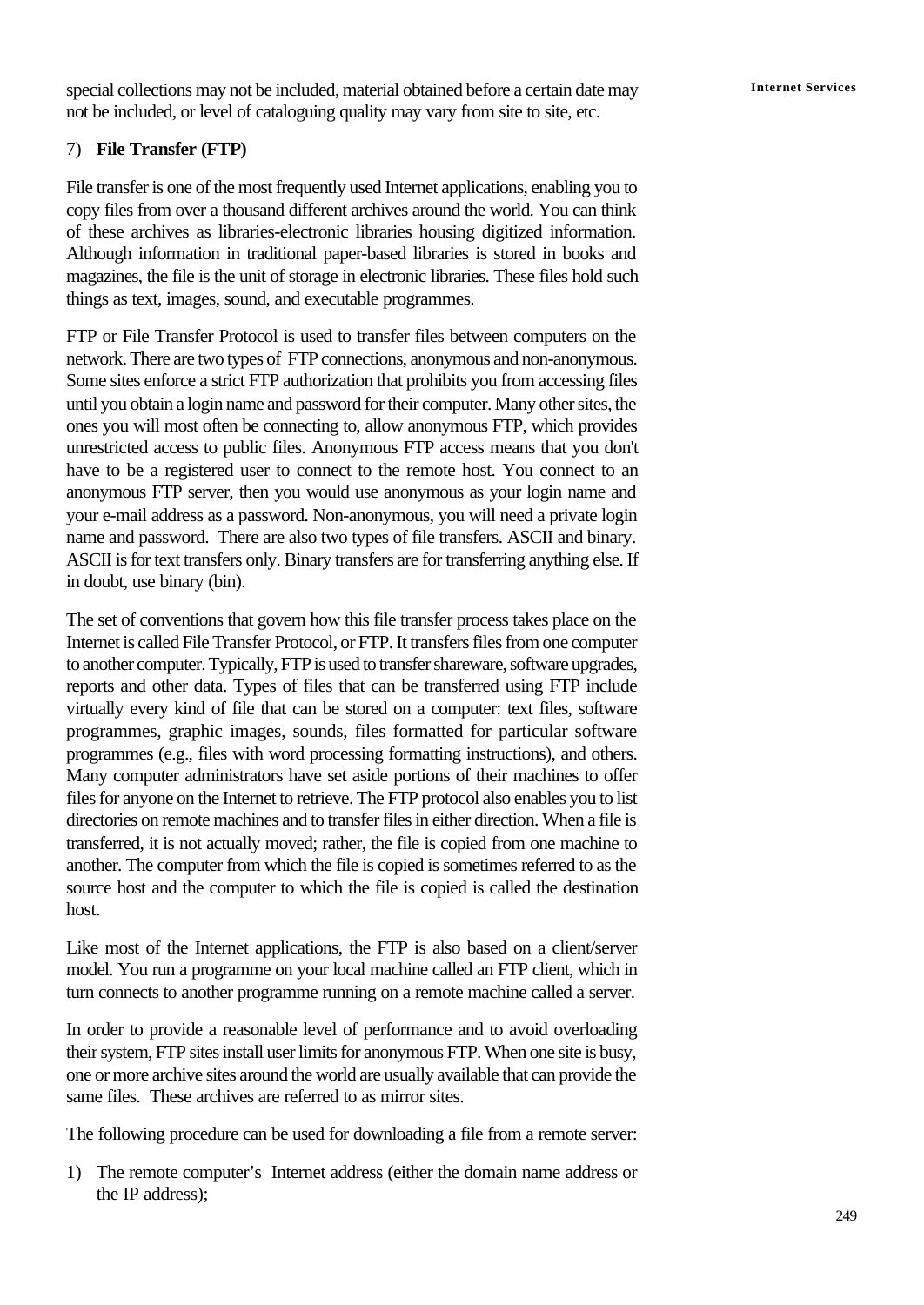- **Internet Technology** 2) The pathname that tells you the path of directories you must follow to get from the root directory to the directory where the file resides; and
	- 3) The file name itself.
	- 8) **Gopher**

Gopher is an Internet system developed at the University of Minnesota (land of the Golden Gophers), which allows a site to create an invisible tunnel from itself to other sites. Gopher was originally developed in April of 1991 by a team of experts including Bob Alberti, Farhad Anklesaria, Paul Lindner, Mark McCahill, and Daniel Torry at the University's Microcomputer and Workstation Networks Center. The originators define Gopher as "a software following a simple protocol for burrowing (as a gopher does) through a TCP/IP Internet. The protocol and software follows a client-server model." Once on a gopher, you can work through a menu system to connect to other gophers that exist in North America and throughout the world. When ultimately connected to another gopher, the menu looks the same as the home, or initial gopher. There is no prompt to logon. Instead, all of the resources available on the remote gopher appear to reside at the point where you began your search.

The Internet Gopher is a simple protocol for building distributed information systems and organising access to Internet Resources. It uses a series of menus to organise and automate access to information and other on-line system wherever they reside on the Internet. The Internet Gopher client software presents users with a virtual information matrix (gopher space) that they can navigate by either browsing a hierarchical arrangement of items, or search by submitting queries. For browsing in gopherspace, the gopher client software presents the user with a list of items from which the user selects an item of interest. User can read or access an item without having to worry about domain names, IP addresses, etc. For example if you want to access the on line library catalogues at the University of California, rather than looking up the address and telnetting to it, you find an entry in a menu and select it. The gopher then "goes fer" it. You may be even able to arrange inter-library loans if library permits it through on-line catalogue. Alternatively a user can select an item where a query can be put. User is prompted for what works to search for and a full text search is done by the server.

The resources on a gopher system vary from site to site. Generally gophers include full text documents (such as speeches, reference books, news items, subject bibliographies, campus publications, etc.), campus or institutional information for that location (class schedules, campus events, lists of campus organisations, job postings), access to library resources and databases, and access to systems other than itself. The resources are found by working through the menu system. Some gopher sites even allow the user to retrieve documents found at that site in a very easy manner. Even if your Internet connection is not a gopher site itself, it is possible to telnet to any number of gophers and use that gopher to tunnel to other gophers.

#### 9) **Archie**

Archie is a file searching system that was developed at McGill University of Canada. It was originally formed to be a quick and easy way to scan the offerings of the many anonymous FTP sites that are maintained around the world. Currently it indexes about 12000 servers and over 2 million files. The Archie service is accessible through an interactive telnet session, e-mail queries and command line and X-window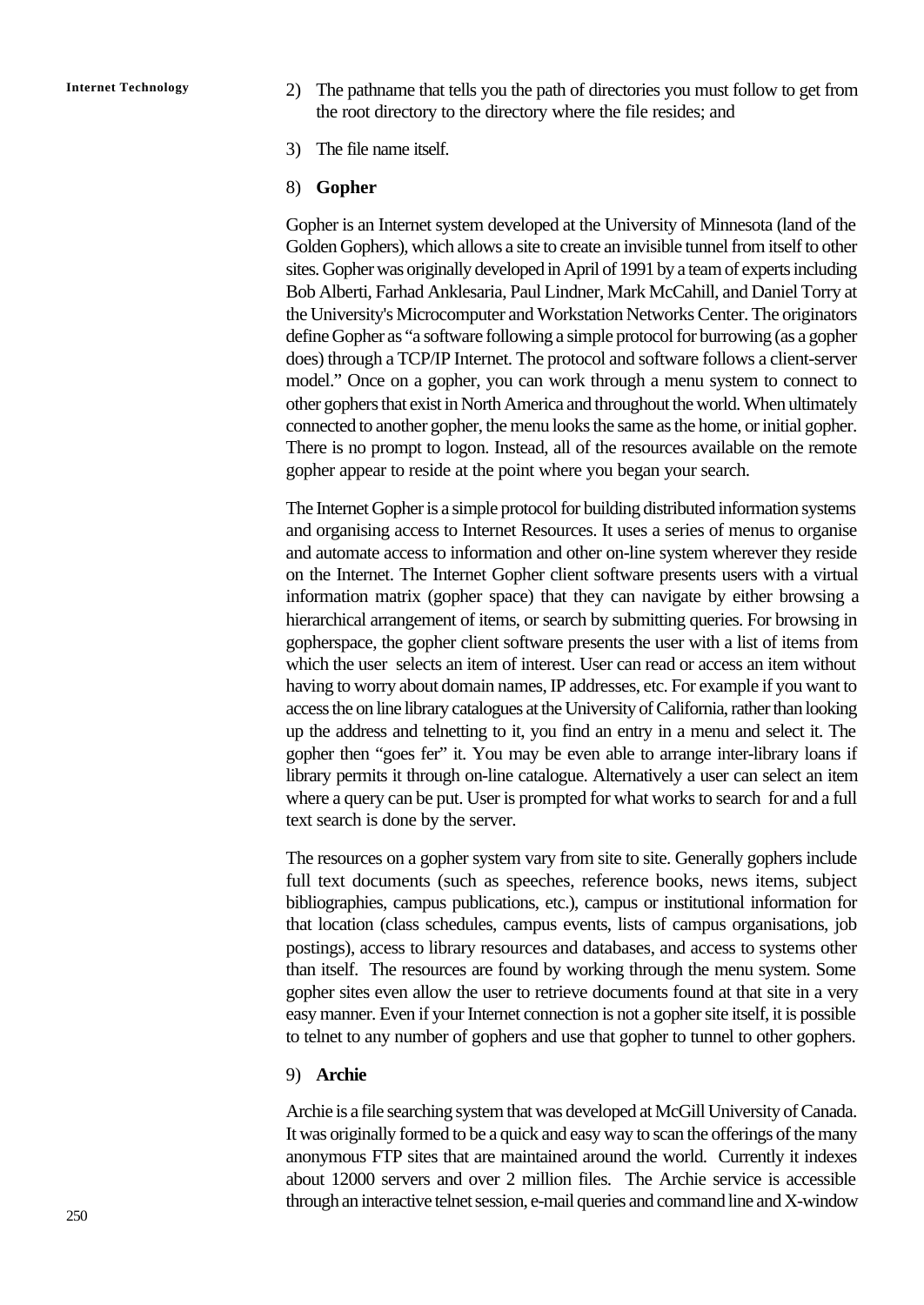**Internet Services** clients. Each Archie server, independent of the others, collects data and stores it for future use. The data it collects is retrieved from anonymous FTP sites. Each Archie server stays in contact with anonymous FTP archive sites all around the world and maintains an up-to-data composite index of their holdings. Archie servers do not collect and store the actual files themselves; instead, they index only the directory names and file names.

Finding a file on the Internet by simply browsing through he directories of hundreds of FTP sites is physically impossible. Herein lies the purpose for learning how to use Archie: Archie servers provide a search mechanism for locating files. Anyone who has access to the Internet can search the indexes. Search results tell you which FTP server stores a particular file or directory and what the pathname is for locating it. Although each Archie server is a separate entity, they all perform the same service and even index close to the same FTP sites.

A query can be put to Archie to find filenames which contain a certain search string or whose description contains a certain word. It returns the actual filenames that meet the search criteria, and the name of servers containing those files. Then you can retrieve the desired file using FTP.

# 10) **Veronica**

Veronica and Jughead are named after the Archie of comic book fame. Veronica attempts to index the world of Gopher servers, much like Archie attempts to build a comprehensive index of all anonymous FTP servers. A central server periodically scans the complete menu hierarchies of Gopher servers appearing on an everexpanded list. The resulting index is provided by the Veronica server and can be accessed by Gopher servers.

Veronica usually is a menu item on a Gopher or World Web server. There might be several Veronica sites available on a given Gopher or WWW server. This variety enables a user to select a not-too-busy Veronica server. After the user selects a Veronica, Gopher asks the user for their search words. A successful search formed the Veronica returns a new menu of Gopher items satisfying the conditions of the search.

The search engine supports sophisticated search strings specifically to target the desired information. The Veronica search engine permits limited Boolean and substring searches. Boolean searches enable the user to include and, or, and not, along with a hierarchy of parentheses, to control the search. Thus, if the search were the following, all references including both smoking and drinking would be included. Veronica is one of the most useful Internet information-hunting tools around. Unfortunately, because it's also the one that has the fewest servers, reaching a Veronica server can be very difficult.

# 11) **Wide Area Information Search (WAIS)**

WAIS (pronounced WAYS) stands for wide area information servers. Real-time connections are used to connect to other WAIS servers and to search their indexes. In combination with the World Wide Web, WAIS can be used as a back-end search engine. WAIS relies on indexed data collections, or libraries. These libraries are the collections that consist mostly of informational material. If molecular biology is your meat and drink, for example, several journals on the subject are available online through WAIS libraries. These data collections generally have been indexed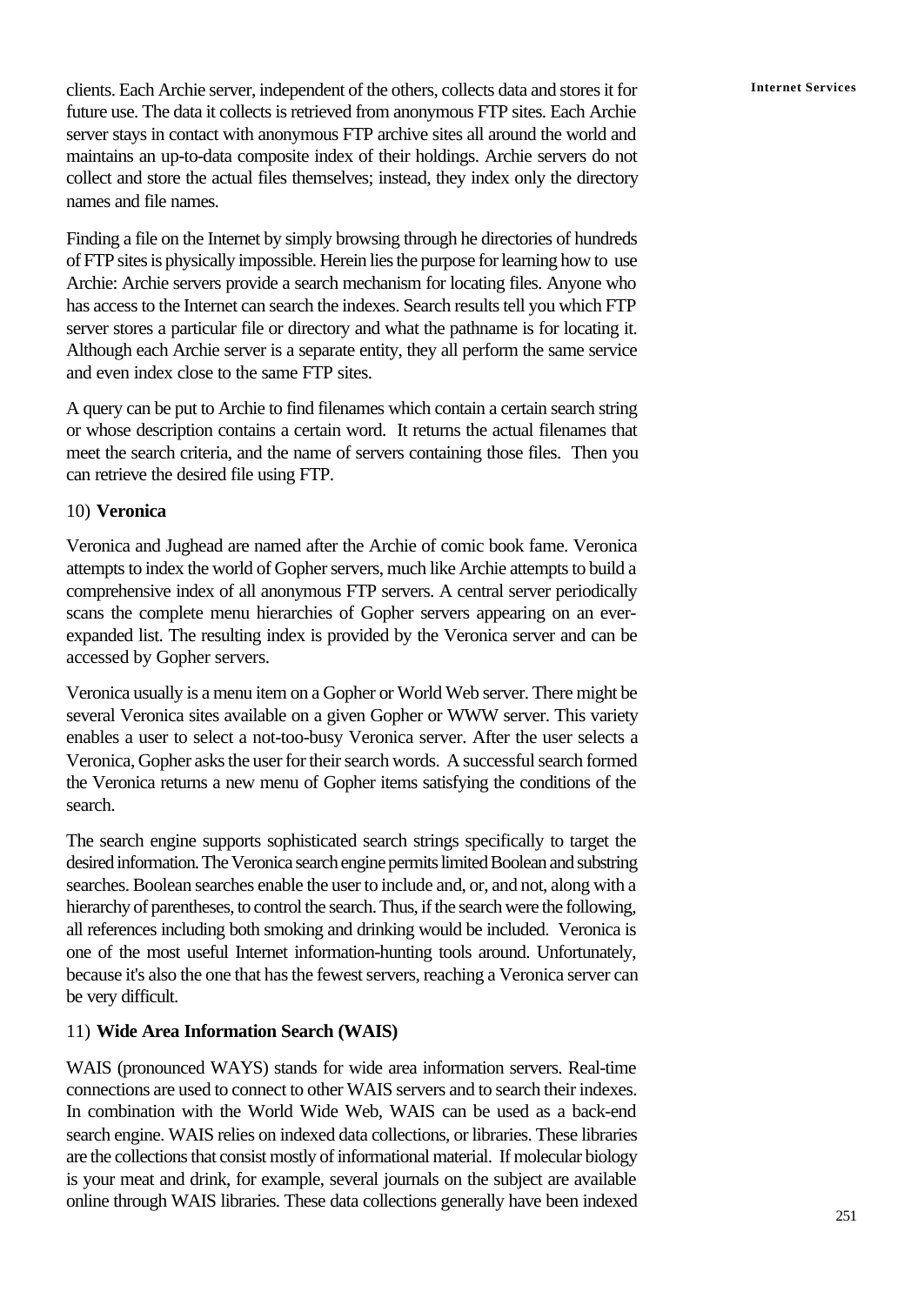**Internet Technology** and made available by volunteers at academic sites. Commercial WAIS libraries, such as the Dow Jones Information Service, also are available.

> WAIS was developed by Thinking Machines in collaboration with Apple Computer. Dow Jones, and KPMG Peat Marwickl had developed a generalized retrieval system for accessing data around the world, i.e., to provide a common interface to a multitude of Internet databases. WAIS works in two parts.

- The server side, which indexes WWW sites periodically and maintains this index for access by WAIS and WWW clients.
- The client side, which includes WAIS clients and WWW clients.

WAIS is a distributed information service that takes its input in a simple natural language format, offers indexed search for fast retrieval, and has a "relevance feedback" mechanism to permit the results of initial searches to bias future searches. WAIS let you search through Internet archives looking for articles based on keywords. It is really a tool for working with collections of data or databases. WAIS can select information looking at an index and present it to you regardless of its format. IT is similar to gopher in use but the difference is that you do not have to go through various menus. It does a complete search for you. A WAIS command is essentially: "find me items about this in that library". WAIS looks at all the documents in the library or libraries you gave it and tells you which documents are most likely to contain what you want. If you wish, WAIS then displays the documents for you. There are more than 500 free WAIS libraries on the network now.

WAIS search engines also support Boolean queries, supporting syntax such as "freed and green not blue," which would get all items containing both red and green, excluding all records with only blue. Partial requests, such as "hum\*" might show "hum", "hummingbird," "humid." For users who don't know how to spell their search term, WAIS can optionally use the soundex and phonix search algorithms to "guess" correct matches.

How WAIS works? Wais is a distributed text searching system. It is based on a standard Z39.50 (a draft ANSI standard for requesting bibliographic information) that describes a way for one computer to ask another to do searches for it. When you request a search from a WAIS client, it contacts the server that handles the libraries/databases you suggested. It asks each server in turn, to search its index for a set of works. The server then sends you a list of documents that may be appropriate. WAIS has one really unique feature called "Relevance Feedback". It allows you to find articles that are similar to the articles you have already found.

## 12) **Finger**

Finger is an old Unix utility to examine the user login file and learn something about the user. It helps to know if the user is logged in to the system at that very moment. If the user has configured his account for interrogation by outside users, it can also reveal the user's e-mail address and other information. The command structure for finger is as follows:

## *Finger username@hostname*

The username is optional and requests specific information about a user whose first or last name matches the username on the hostname system. If you are using the user's login name, the name match is case-sensitive, meaning "joe" is different from "Joe." If you are using the user's actual name (such as the GECOS file of/etc/password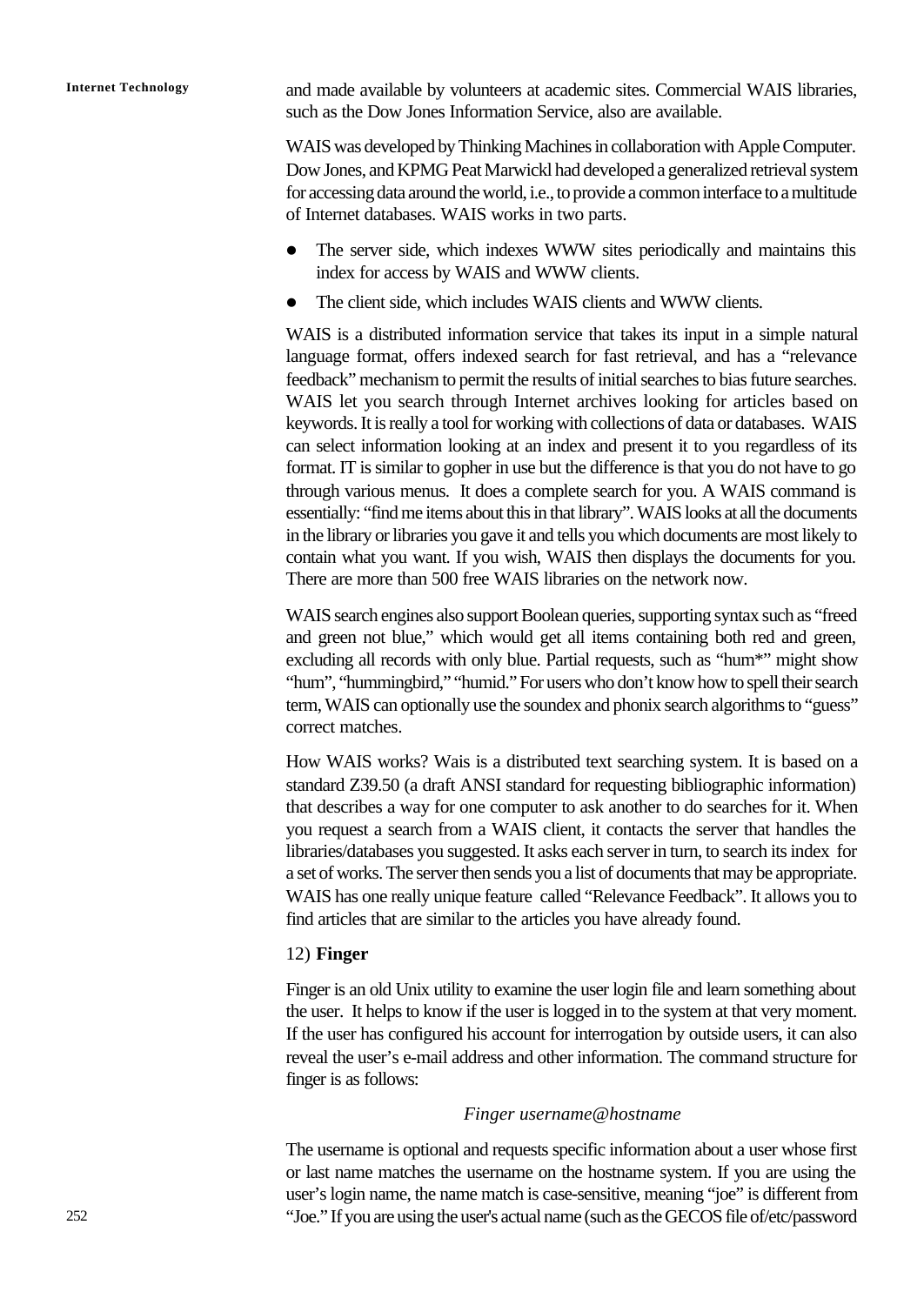of Unix systems), the search is case-insensitive. To be safe, you can use all lowercase **Internet Services** and will find a match most of the time.

## 13) **WHOis**

Whois is several things: It is the name of a particular white pages directory, it is a general directory, and it is an application that accesses these directories. Using it, you can find email addresses, host computer names and domain names. Organizations and users register their names, host computers and organization domain names in a large registry database.

The original directory, or white pages, was maintained by the Defense Data network (DDN) at the Network Information Centre (NIC) and contained approximately 70,000 entries at its peak. The original listees included anyone with responsibility for running Internet networks,. Eventually, anyone who filled out a form could register into this database.

When the original network, ARPAnet, was decommissioned, the maintenance of the white pages and the registration was transferred to the InterNIC, the new Internet Information provider to maintain the Whois directory for non-military network and domain contacts. The military Whois directory is maintained at nic.ddn.mil and the non-military Whois directory is maintained by ds.internic.net.

## 14) **Messaging**

The messaging (also called *electronic messaging)* is the creation, storage, exchange, and management of text, images, voice, telex, fax, e-mail, paging, and Electronic Data Interchange (EDI) over a communications network.

In programming, messaging is the exchange of **message** (specially-formatted data describing events, requests, and replies) to a **messaging server,** which acts as a message exchange programme for client programmes. There are two major messaging server models: the point-to-point model and the publish/subscribe model. Messaging allows programmes to share common message-handling code, to isolate resources and interdependencies, and to easily handle an increase in message volume. Messaging also makes it easier for programmes to communicate across different programming environments (languages, compilers, and operating systems) since the only thing that each environment needs to understand is the common messaging format and protocol. IBM's **MQSeries** and Sun Microsystems Java Message Service (JMS) are examples of products that provide messaging interfaces and services.

## 15) **Instant Messaging**

Instant messaging (sometimes called IM or IMing) is the ability to easily see whether a chosen friend or co-worker is connected to the Internet and, if they are, to exchange messages with them. Instant messaging differs from ordinary **e-mail** in the immediacy of the message exchange and also makes a continued exchange simpler than sending e-mail back and forth. Most exchanges are text-only. However, some services allow attachments.

AOL first popularized instant messaging and, with its large membership, is likely to be the most popular service for some time to come. AOL's Instant Messenger can be used by AOL members but there is no requirement to be connected to the Internet through AOL. **An open source** alternative to AOL's instant messaging is called **Jabber.**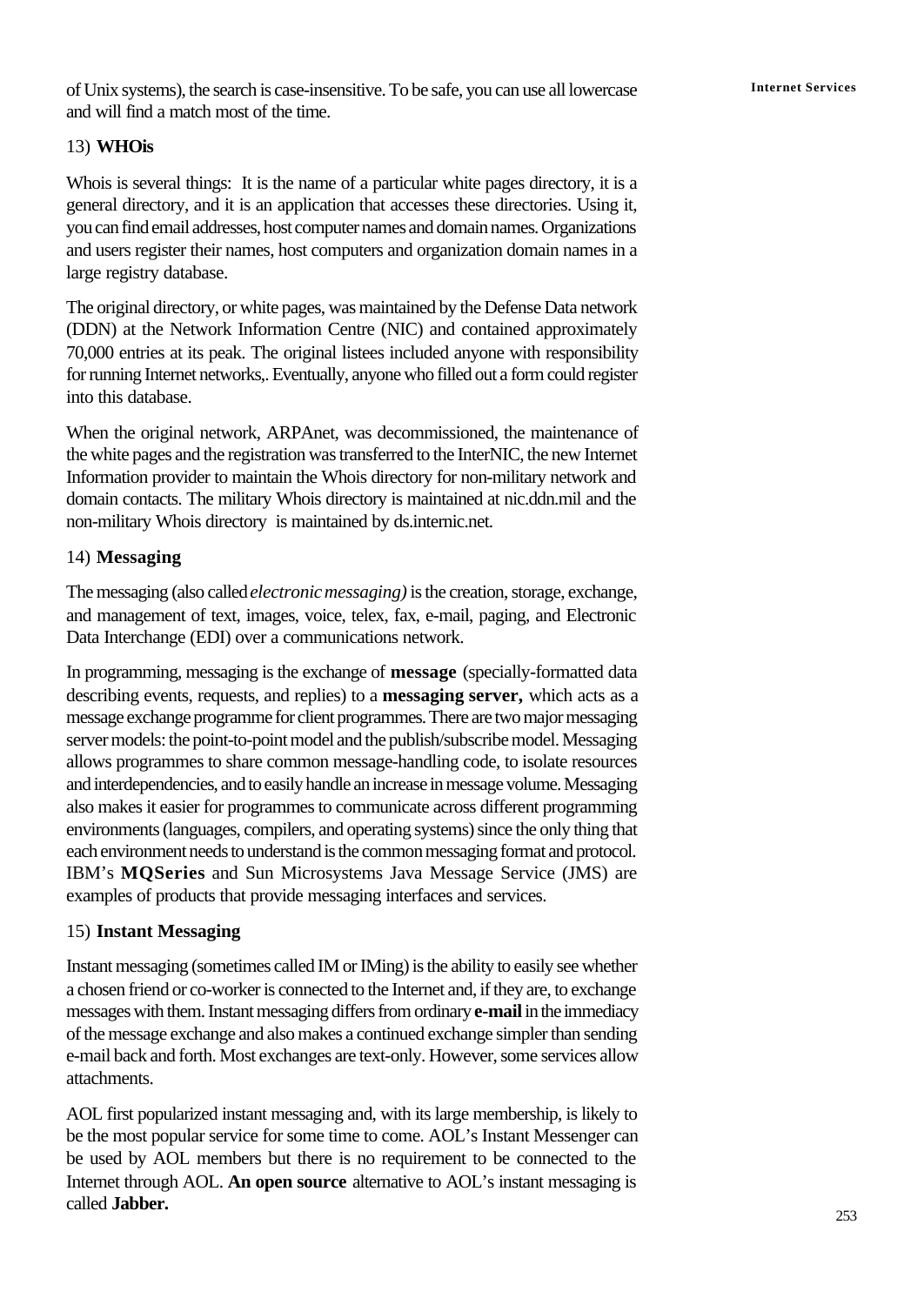**Internet Technology** In order for IMing to work, both users (who must subscribe to the service) must be online at the same time, and the intended recipient must be willing to accept instant messages. (It is possible to set your software to reject messages.) An attempt to send an IM to someone who is not online, or who is not willing to accept IMs, will result in notification that the transmission cannot be completed. If the online software is set to accept IMs, it alerts the recipient with a distinctive sound, a window that indicates that an IM has arrived and allowing the recipient to accept or reject it, or a window containing the incoming message.

> Under most conditions, IMing is truly "instant." Even during peak Internet usage periods, the delay is rarely more than a second or two. It is possible for two people to have a real-time online "conversation" by IMing each other back and forth. Once in a while, a person might receive an IM from someone while already engaged in a chat with someone else, and decide to carry on IM chats with both people independently and concurrently. This requires mental alertness to avoid the embarrassment of sending one IM companion a message intended for the other.

#### 16) **Web Chat**

The Internet provides facility for a real time (on-line) communicating with one to one or one to many computers. This is popularly known as chat. On the Internet, chatting is talking to other people who are using the Internet at the same time you are. Usually, this "talking" is the exchange of typed-in messages requiring one site as the repository for the messages (or "chat site") and a group of users who take part from anywhere on the Internet. In some cases, a private chat can be arranged between two parties who meet initially in a group chat. Chats can be ongoing or scheduled for a particular time and duration. Most chats are focused on a particular topic of interest and some involve guest experts or famous people who "talk" to anyone joining the chat. Transcripts of a chat can also be archived for later reference.

Chats are also conducted on online services (especially America Online), by bulletin board services, and by Web sites. Several Web sites, notably Talk City, exist solely for the purpose of conducting chats. Some chat sites such as Worlds Chat allow participants to assume the role or appearance of an avatar in a simulated or virtual reality environment. One to one chat is commonly used to communicate with friends, relatives or co-workers. A chat can also be conducted using sound or sound and video, assuming you have the bandwidth access and the appropriate programming.

A large number of chat software like freetel, talkcity, netvoice, etc. are now available for transmitting voice, data pictures on the internet. The Internet Roundtable Society has developed WebChat, a real-time multimedia chat application for the Web. Users can incorporate images, video, audio, and hot links into their chat. Working with standard browsers and no additional special software, WebChat can be used for businesses that want to attract lots of visitors to their websites for marketing, realtime customer support, direct sales, corporate teleconferencing, and consumer education. You can try it out at the company's WebChat Broadcasting System.

Another popular programme is ICQ, short for 1 Seek You. The software can be downloaded for free from the ICQ website. It allows registered users to set up both public and private chat sessions, send written and voice messages and files. A useful feature is the ability to save the text generated by chat sessions. The ICQ website contains a comprehensive set of tutorials that explain how this sophisticated software works.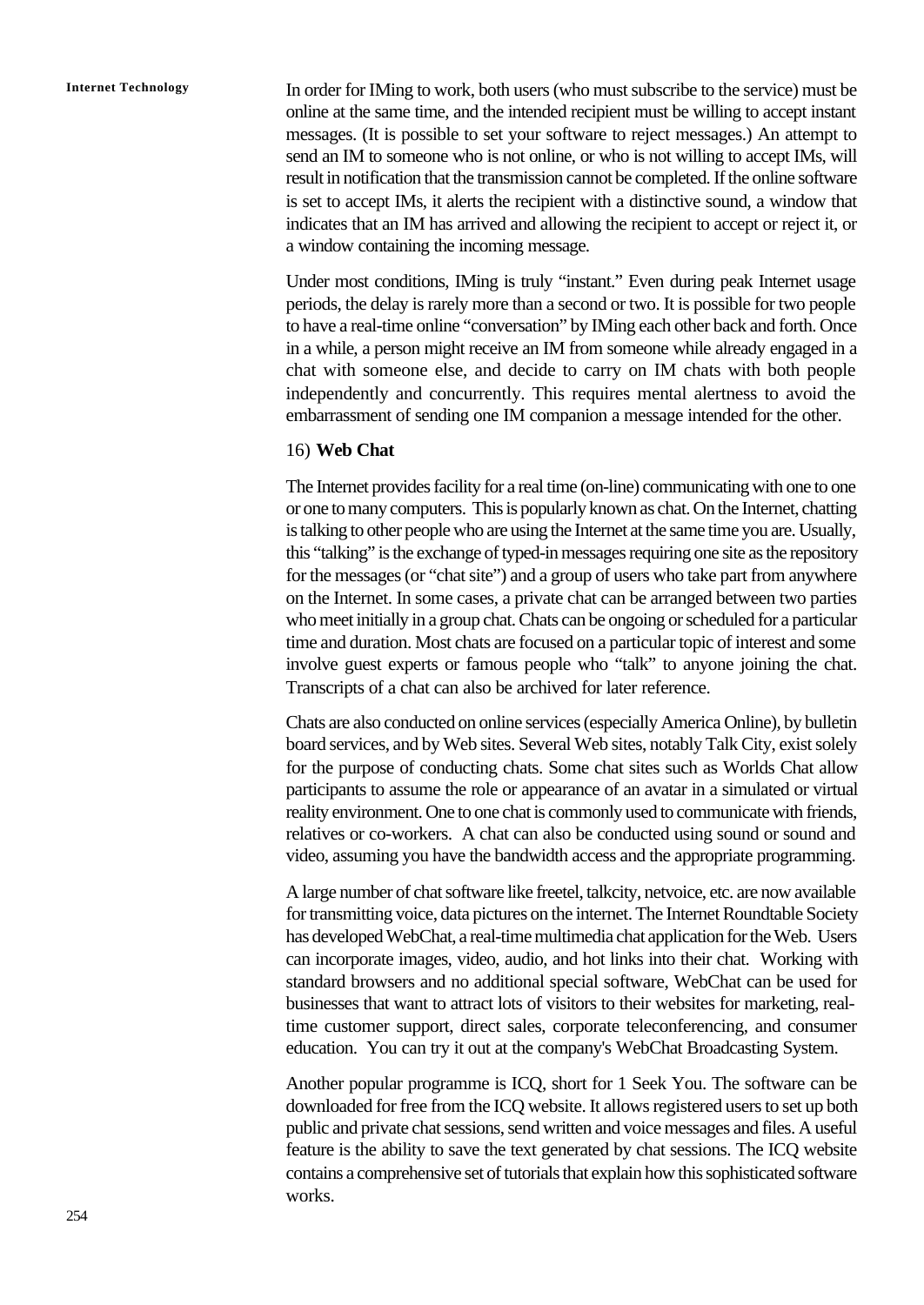Genesis.Jive is another example of a Web-based chat system now being used on **Internet Services** The GLOBE, an entertainment site. Developed by WebGenesis, this software allows parties in remote locations to Interact in real-time. It can also be used to conduct online classes or provide technical support. Users can share graphics during a session and automatically save transcripts of conversations.

## 17) **Internet Relay Chat (IRC)**

Internet Relay Chat (IRC) allows you to meet online with people of similar interests. IRC consists of a large number of channels (a channel is like a room where messages are exchanged) that contain group conversations. Channels can be created by anyone, and users can join channels and exchange messages. It is a text based mode of communication. Users often use cryptic codes and abbreviations to signify phrases of speech, so they do not have to type whole words.

Channels are located on IRC servers, which often talk to each other and share channels, so that messages on one server are relayed to the same channels on other IRC servers. To access IRC requires the use of an IRC client. One such client is available from http://www.mirc.co.uk/

IRC provides real-time communication with others on the Internet. Popularly known throughout the Internet as IRC, Internet Relay Chat offers the ability to communicate interactively with many thousands of people around the world about nearly any subject imaginable. Unlike any other Internet service, IRC enables you to hold a spontaneous conversation, in real time, with a group of individuals who may never physically meet.

In most cases there are no constraints on the topics that may be discussed. Topics range from the serious (an oft-mentioned example is the successful use of IRC to relay information into and out of Russia during the 1993 Boris Yeltsin coup; it was also used in the 1994 and 1995 earthquakes in California and Kobe, Japan), to the inevitable computer-speak, to the recreational topics of international society, such as sports, movies, books, gossip about the rich and famous, and political debate. Topics may be controversial or mainstream at the whim of the participants, and anyone can create a topic.

Internet Relay Chat works as a client/server application, and the IRC servers are interconnected to form, from the user's perspective, one large service. Each IRC user must use a client programme on their Internet host. You instruct the client to connect to at least one IRC server, preferably a server nearby to minimize network delays and inefficiencies. Internet Relay Chat clients are available for Microsoft Windows-equipped PCs with Winsock support, the Macintosh, IBM mainframes running VM, most UNIX systems, and VMS with a TCP/IP package. IRC clients must run on a computer attached directly to the Internet.

If you try to initiate a Talk session with someone, your screen will divide in half and the Talk daemon will tell you that it's trying to reach your friend. If the person is on a different host, you will see a note that the daemon is trying to talk to a remote daemon.

## 18) **Audio and Video Streaming**

Streaming audio and video is the ability to download video and audio from the Internet and have this play without having to wait for the entire file to be downloaded. This means streaming audio and video can support "live" events, and viewers can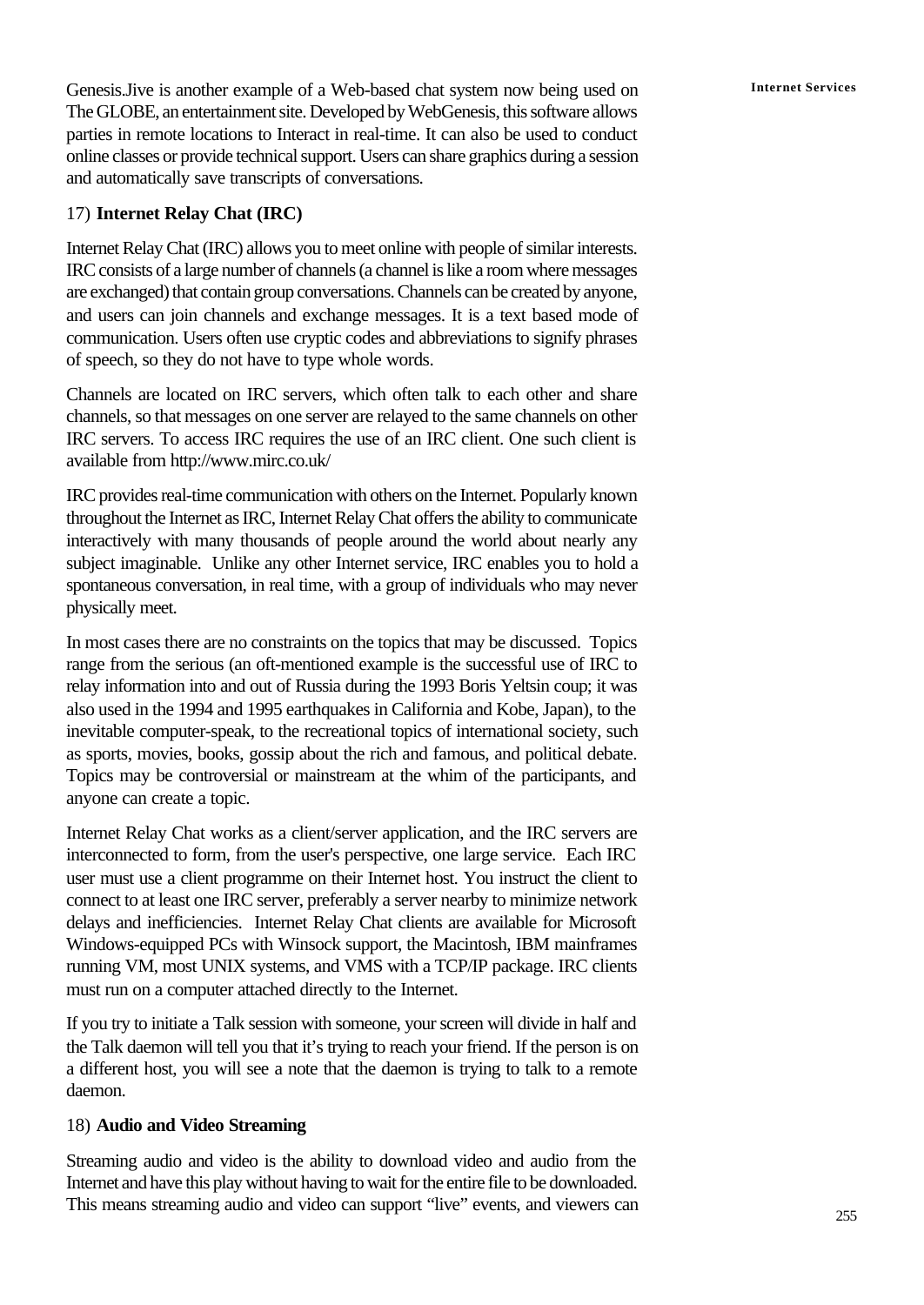**Internet Technology** watch or listen to events as they occur. Streaming audio and video requires special servers and software to be installed on your computer.

#### 18A. **Streaming Audio**

The major problem associated with the traditional formats of waveform audio (such as wave files) is the file size. When you use a waveform audio file on a web page, the browser must download the entire file before it can be played.

For files of reasonable size, this leads to long delays for the receiver. Streaming audio addresses the issue of this delay by allowing the file to be played whilst it is still being downloaded. Special players are required for viewing and playing streaming audio clips.

Streaming audio is primarily associated with Real Networks. "Real Player" software supports the playing of streaming audio over the Internet. The advantages of using streaming audio are:

- i) the use of a special codec that reduces the bandwidth requirements for audio file down loading
- ii) instant playing of the audio clip
- iii) suits limited bandwidth connections (i.e., a dial-up user with a 28.8Kbps modem can even make use of the facility effectively).

When a user selects a streaming audio clip, the streaming audio player contacts the server and establishes the bandwidth and delays between the user computer and the host server. A few seconds of the clip is then downloaded into temporary buffer storage before the clip begins to play. As the clip begins to play, more content is downloaded and placed into temporary storage. If there is a congestion delay in the Internet connection, the clip continues to play using the contents of the buffer storage. Hopefully, before the buffer storage is exhausted, the congestion delay will cease and thus the buffer storage will fill up again.

In this manner, the streaming player tries to achieve smooth playback of the clip. Without using storage, gaps or breaks in the audio would be evident when a congestion delay occurred. A special content provider programme is necessary for producing streaming audio clips. A limited free version can be downloaded from the Real Networks web site. In addition, to provide streaming audio clips from a server requires the use of a streaming server.

#### 18B. **Streaming Video**

Streaming video is a sequence of "moving images" that are sent in compressed mode over the Internet and displayed by the viewer as they arrive. Streaming media is streaming video with sound. With streaming video or streaming media, a Web user does not have to wait to download a large file before seeing the video or hearing the sound. Instead, the media is sent in a continuous stream and is played as it arrives. The user needs a player, which is a special programme that decompresses and sends video data to the display and audio data to speakers. A player can be either an integral part of a browser or downloaded from the software maker's Web site.

The major streaming video and streaming media technologies include RealSystem G2 from RealNetwork, Microsoft Windows Media Technologies (including its Net Show Services and Theater Server), and VDO. Microsoft's technology offers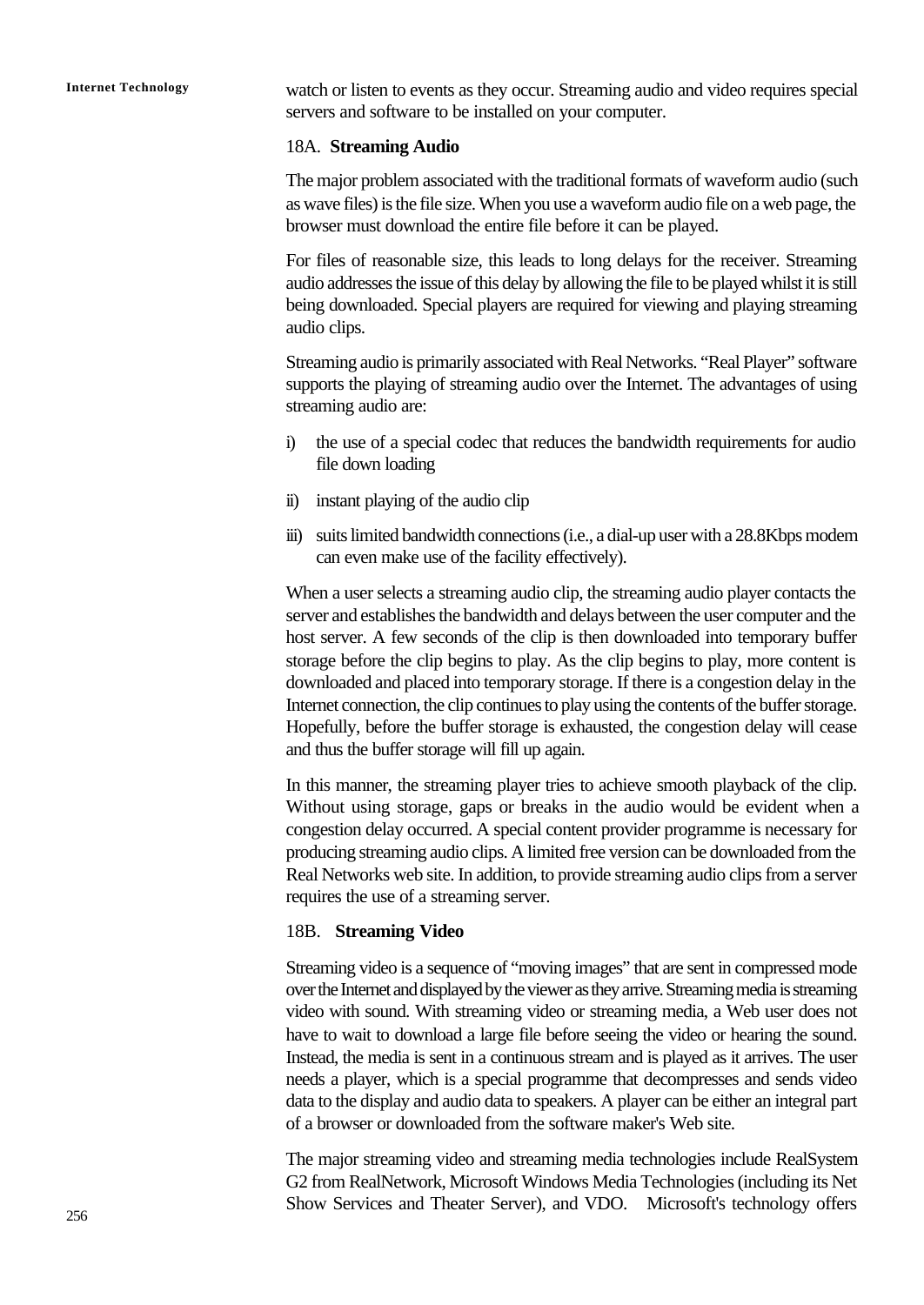**Internet Services** streaming audio at up to **96 Kbps** and streaming video at up to **8 Mbps** (for the NetShow Theater Server). Streaming video is usually sent from prerecorded video files, but can be distributed as part of a live broadcast "feed." In a live broadcast, the video signal is converted into a compressed digital signal and transmitted from a special Web server that is able to do multicast, sending the same file to multiple users at the same time. The advantages of using streaming video are:

- i) the use of a special codec that reduces the bandwidth requirements for video
- ii) instant playing of the video clip
- iii) suits limited bandwidth connections (i.e., a dial-up user with a 28.8Kbps modem)

# 19) **Conferencing**

One of the most existing feature of the Internet is to communicate, talk, and see the groups of people in different locations around the world, without the expense of travel. Conferencing can take many forms, such as web chat, audio conferencing, video conferencing, multimedia conferencing, screen-sharing, etc. The conferencing programmes, such as the popular CU-SeeMe, allow workgroups to use the Internet to see each others' faces in small windows on the computer screen and to hear their voices through computer speakers. You can use the desktop video and audio simultaneously, use the audio alone, or just use the screen-sharing capability without either audio or video.

# 19A. **Audio Conferencing (Telephony)**

Telephony is normally associated with the transmission of voice between distant parties using a handheld device containing both a speaker or transmitter and a receiver. However, we believe that telephony does connote voice or spoken and heard information predominately. It is a temporarily dedicated point-to-point (rather than a broadcast) connection. With the transmission of digital signals over the Internet, it is now possible to have the following services.

- The ability to make a normal voice phone call (whether or not the person called is immediately available; that is, the phone will ring at the location of the person called)
- The ability to send fax transmissions at very low cost (at local call prices) through a gateway point on the Internet in major cities.
- The ability to leave voice mail at a called number.

Some companies that make products that provide or plan to provide or plan to provide these capabilities include: IDT Corporation (Net2Phone), Netspeak, NetXchange, Rockwell International, Vocal Tec. And Voxspeak.

## 19B. **Videoconferencing**

Videoconferencing is one of the most exciting areas of development in telecommunications, with applications ranging from business to government to education to home and family. Videoconferencing involves sending video signals as well as audio and computer data signals. Conferencing can be done one-to-one, one-to-many (called multicast), and many-to-many (called multipoint). While video conferencing we are able to talk as well as see the people sitting miles away as if all are discussing in one room facing each other. One of the most popular applications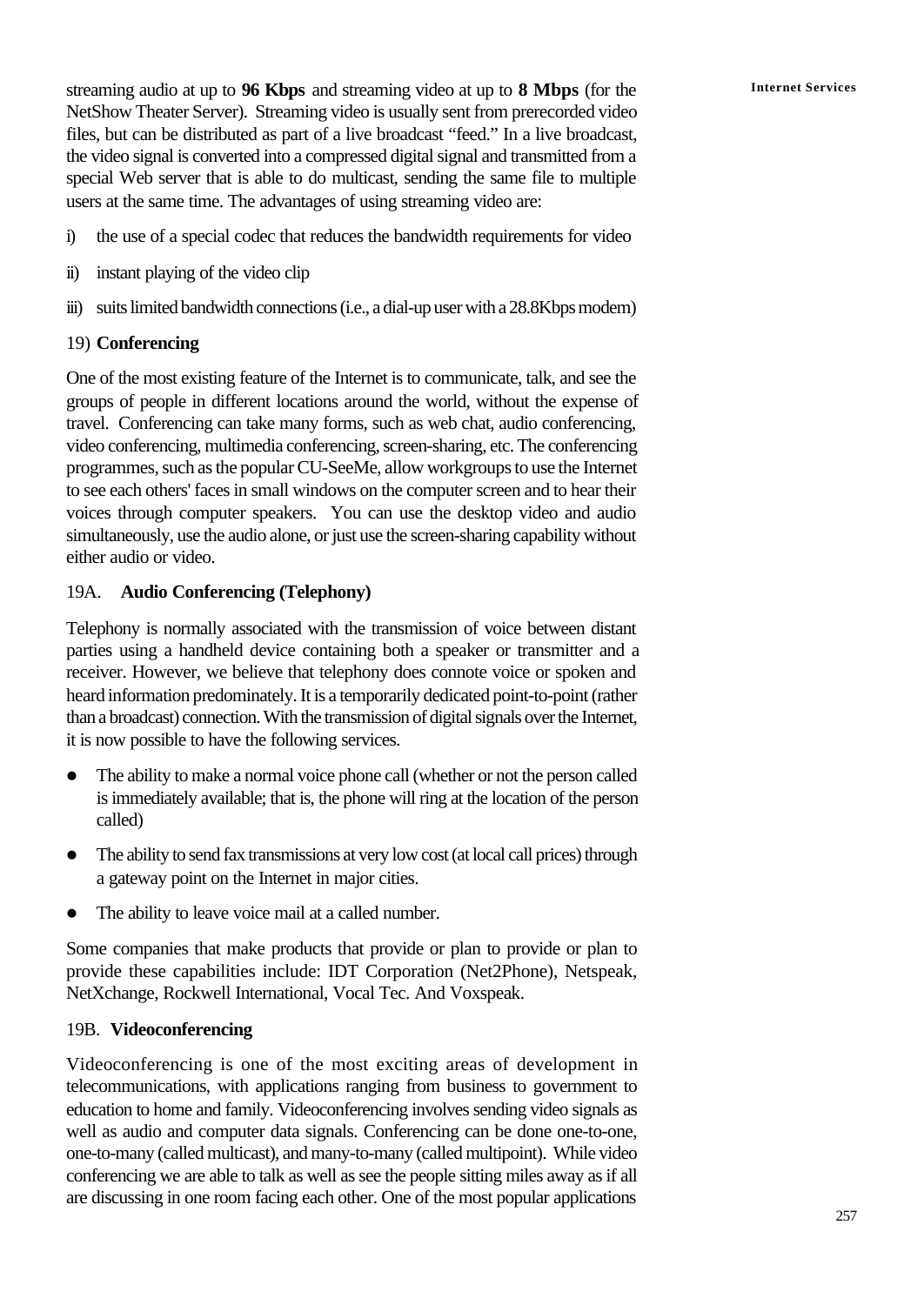**Internet Technology** is transmission on news from various locations by the TV news channels. It also has enormous potential for enhancing communications for small and mid-sized companies, as well as distance learning. However, because at the very minimum you need an ISDN connection for acceptable video quality, entry barriers are still high. As a result, desktop conferencing is not yet widely implemented for business and educational use. As bandwidth increases, we expect to see desktop videoconferencing blossom. The PictureTel and Vtel are two of the largest companies that sell videoconferencing equipment.

## 20) **The Virtual Corporation**

A virtual corporation can be defined as a temporary collaborative network of a group of professionals such as creative designers, manufacturers, suppliers, customers or other experts in marketing and finance linked by an interactive multimedia network to share skills, costs, production facilities, resources, and access to each other's markets.

The virtual corporation implies a competitive advantage or even survival in an increasingly interdependent global economy. It represents the ability to develop and deliver a real produce or service any time, any place, in any quantity but also faster than any competitor. Associated with this approach is also the need for a drastic change in the mindset of business executives and workers of traditional enterprises. They must with their marketing perspectives and work habits from mass production to mass customization of goods where customer service is the key driving factor.

#### 21) **Collaborative Multimedia Computing**

Collaborative computing allows users to work together on a document or project, usually in real time, by taking advantage of underlying network communication systems. A number of software have been developed for collaborative computing allowing people to work together over networks. A few examples could be:

Application suits such as Microsoft Office and Exchange, Lotus Notes, and Novell Groupwise that provide messaging, scheduling, document coauthoring, rules-based message management, workflow routing, and discussion groups.

Videoconferencing applications that allow users to collaborate over local networks, private WANs or over the Internet. Internet collaboration tools that provide virtual meetings, group discussions, chat rooms, whiteboards, document exchange, workflow routing, and many other features. Multicasting is an enabling technology for groupware and collaborative work on the Internet that reduces bandwidth requirements. A single packet can be addressed to a group, rather than having to send a packet to each member of the group.

## **Self Check Exercise**

- 1) Distinguish between web server and web browser.
- 2) Distinguish between Search engine and Metasearch engine.

................................................................................................................... ................................................................................................................... ...................................................................................................................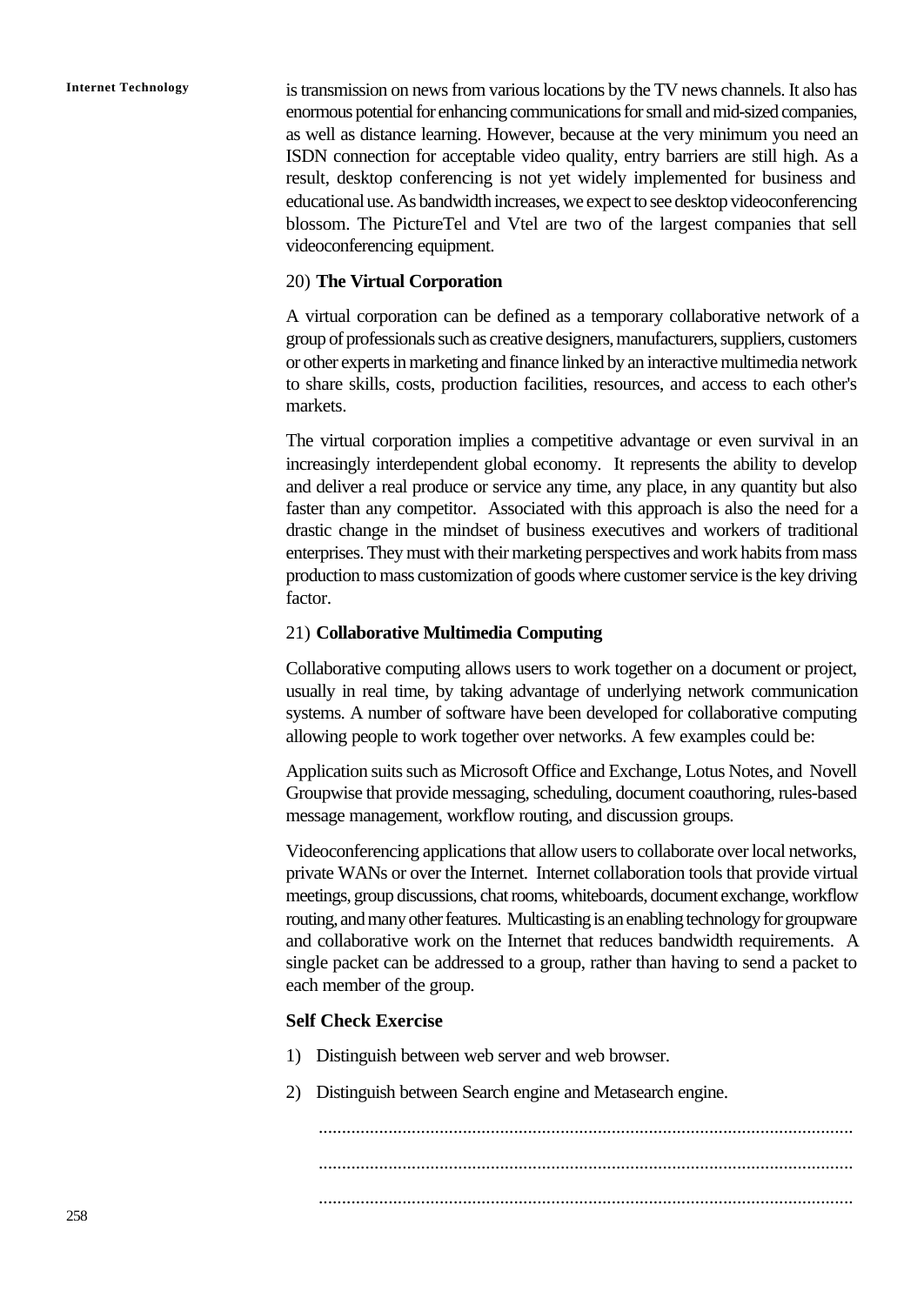# **Internet Services 12.4 SUMMARY**

It is important to know the various information resources and services available in Internet or World Wide Web (www). The unit explained in detail the importance and functioning of World Wide Web, web servers, web browsers, mark-up languages such as SGML, HTML, XML, VRML. It is equally important to know about search engines, types of search engines, selecting and searching from a particular search engine including meta search engine are the added features which are discussed in detail.

# **12.5 ANSWERS TO SELF CHECK EXERCISES**

1) A *computer* that delivers (serves up) *Web pages.* Every Web server has an *IP address* and possibly a *domain name.* For example, if you enter the *URL http:/www.pcwebopedia.com/index.html* in your browser, this sends a request to the server whose domain name is *pcwebopedia.com.* The server then fetches the page named index.html and sends it to your browser.

*Web browser,* a *software application* used to locate and display Web pages. The two most popular browsers are *Netscape Navigator* and Microsoft *Internet Explorer.* Both of these are graphical browsers, which means that they can display graphics as well as text. In addition, most modern browsers can present *multimedia* information, including sound and *video,* though they require plug-ins for some formats.

2) *A program* that searches documents for specified *keywords* and returns a list of the documents where the keywords were found. Although *search engine* is really a general class of programs, the term is often used to specifically describe systems like *Alta Vista and Excite* that enable users to search for documents on the *World Wide Web* and *USENET newsgroups.*

A *search engine* that queries other search engines and then combines the results that are received from all. In effect, the user is not using just one search engine but a combination of many search engines at once to optimize Web searching. For example, Dogpile is a metasearch engine.

| <b>Adobe Acrobat</b> | Programmes developed by Adobe Systems, Inc for<br>creating and distributing electronic documents.                                              |  |
|----------------------|------------------------------------------------------------------------------------------------------------------------------------------------|--|
| <b>Hyper media</b>   | An extension to hypertext that supports linking graphics,<br>sound, and video elements in addition to text elements.                           |  |
| <b>Hypertext</b>     | A special type of database system in which objects (text,<br>pictures, music, programmes and soon) can be creatively<br>linked to reach other. |  |
| <b>Shockwave</b>     | A technology developed by macromedia, Inc that enables<br>web pages to include multimedia objects.                                             |  |

# **12.6 KEYWORDS**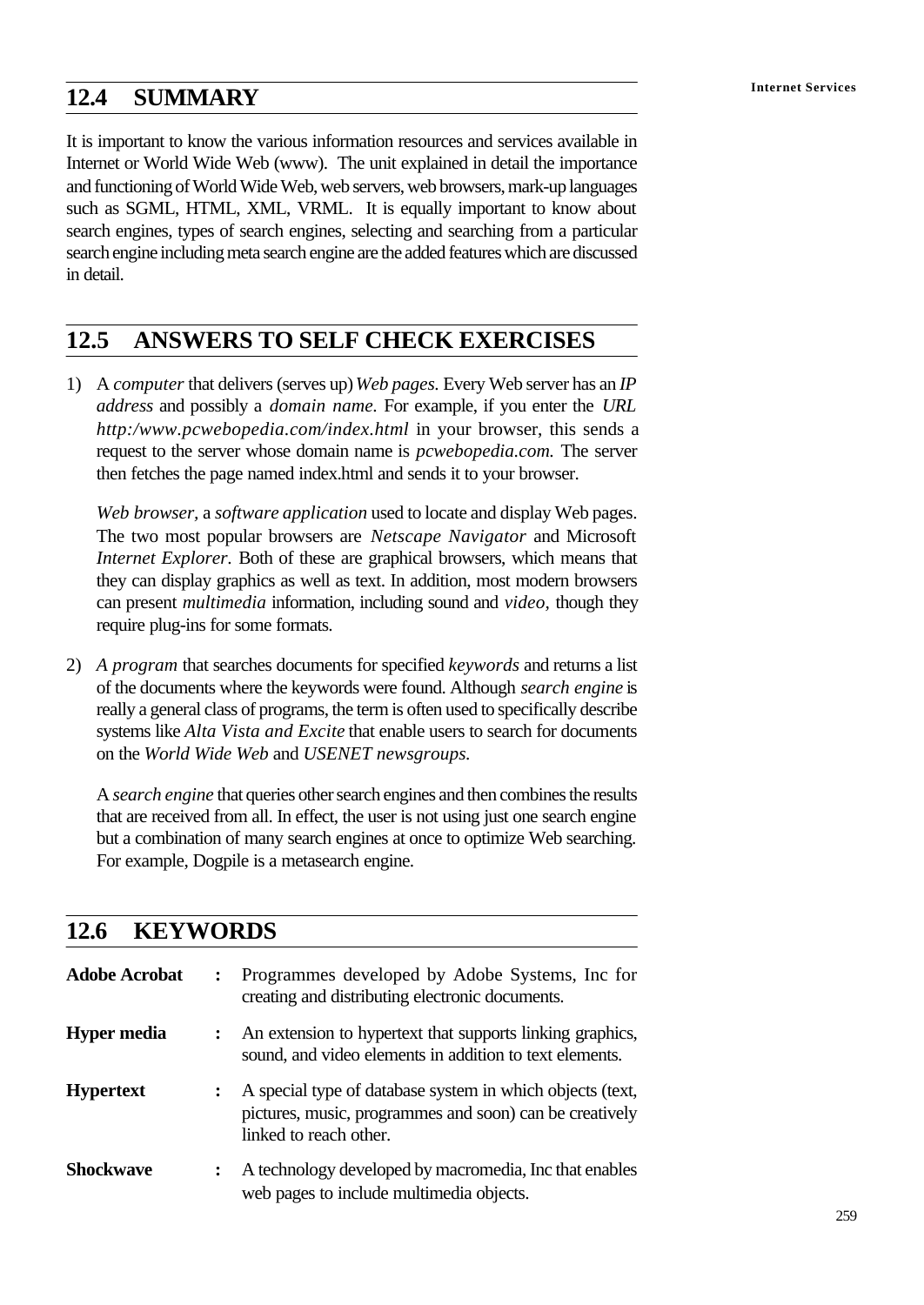- **Internet Technology Streaming :** A technique for transferring data such that it can be processed as a steady and continuous stream.
	- **Vector Graphics :** Same as object-oriented graphics, refers to software and hardware that use geometrical formulas to represent images

# **12.7 REFERENCES AND FURTHER READING**

Ablan, J.(1996). Web site administrator's survival guide. Indianapolis: Samsnet,. Arents, Hans C. Search engines, 1996.

Balas, J. Beyond Veronica and Yahoo! More Internet search tools. Computers in Libraries, 16(3) Mar.96, p.34-5, 38. 1996.

Bates, M.E. The Internet: part of a professional searcher's toolkit. Online, 21(1) Jan/Feb, 1997.

Beayulieu, M. Experiments on interfaces to support query expansion. Journal of Documentation, 53 (1), 1997.

Brandt, D.S. Relevancy and searching the Internet. Computers in Libraries, 16(8) Sep 96, 1996

Cole, C and Carter, S. Interview and online searching for undergraduates doing a social science assignment. Information Processing and management, 32(6) Nov, 1996.

Collins, B.R. Web Watch. Library Journal, 122(1) Jan. 1997.

Dong, L T Su, LT. Search engines on the World Wide Web and information retrieval from the Internet: a review and evaluation. Online and CD ROM Review, 21 (2) Apr. 97.

Eager, Bill and Antony, Tobin. Using the World Wide Web. Indianapolis, IN: Que, 1996.

Falk, H. World Wide Web search and retrieval. Electronic Library, 15(1) Feb, 1997.

Harrison, S. NHSWeb: a health intranet, Aslib proceedings, 49 (2), 1997.

Inside the World Wide Web, USA, New Ridwers Publishing, 1996.

Iryine, Martin. Web Works., New York: W.W. Norton, 1997.

Jain, V.K. Internet & Web Page Design. New Delhi, BPB Publications, 2000.

Koutnik, C. The World Wide Web is here: is the end of printed reference sources near? R\_O, 36(3) Spring, 1997.

Liu, Jain. Understanding WWW search tools, 1996.

Watson, I. Searching the Web: a quick comparison of Infoseek, Lycos, Yahoo, Infor Market, and Webcrawler. Managing Informations, 3 (1) Jan, 1996.